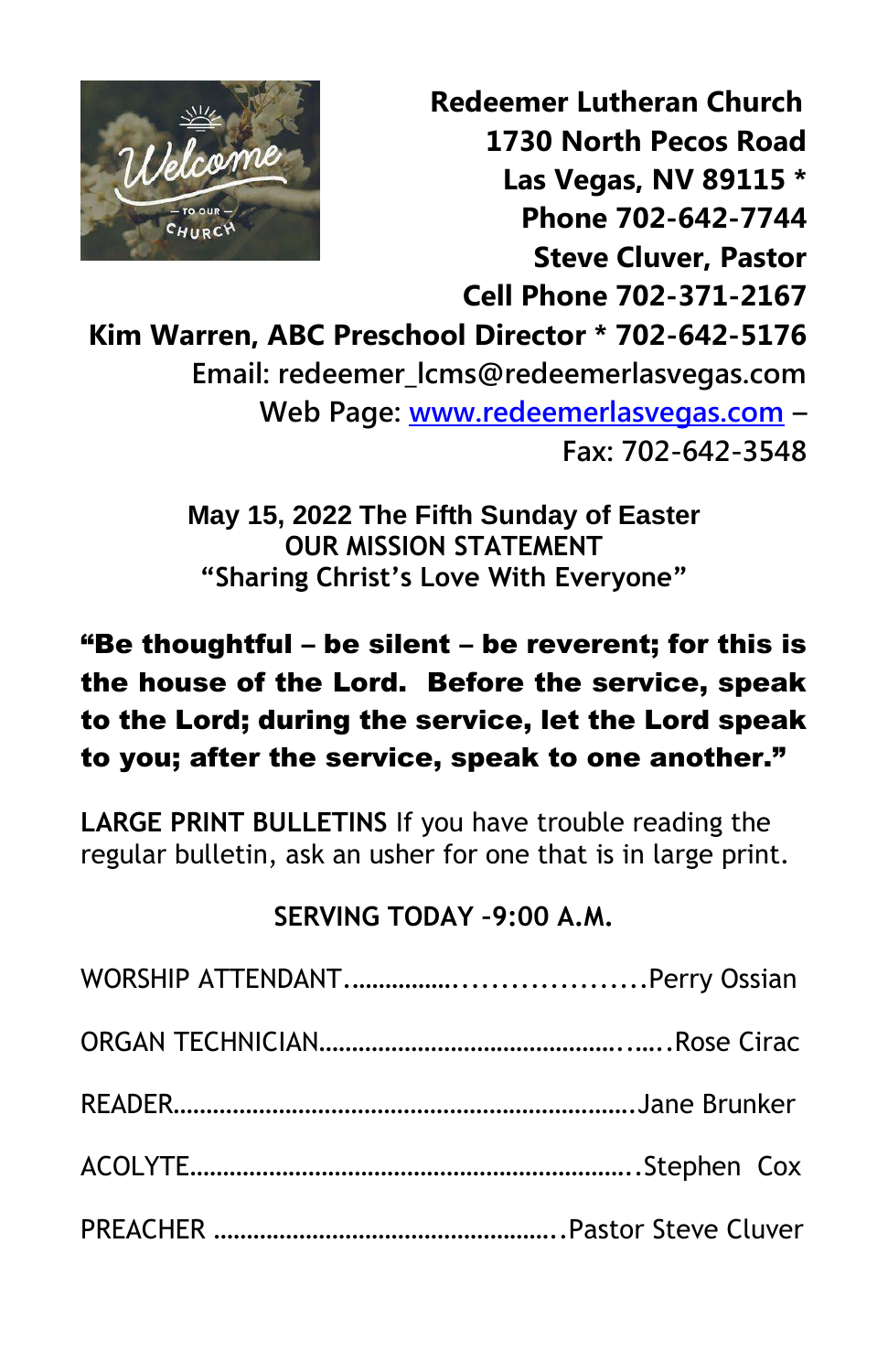**Hymn of Invocation-I Know That My Redeemer Lives.** *461sts. 1, 6–8*



Tune: attr. John C. Hatton, d. 1793

Text and tune: Public domain

*The sign of the cross may be made by all in remembrance of their Baptism.*

#### **Invocation**

- **P** In the name of the Father and of the  $\pm$  Son and of the Holy Spirit.
- C **Amen.**

#### **Exhortation** *LSB 184*

 $\mathbf{P}$  Beloved in the Lord! Let us draw near with a true heart and confess our sins unto God our Father, beseeching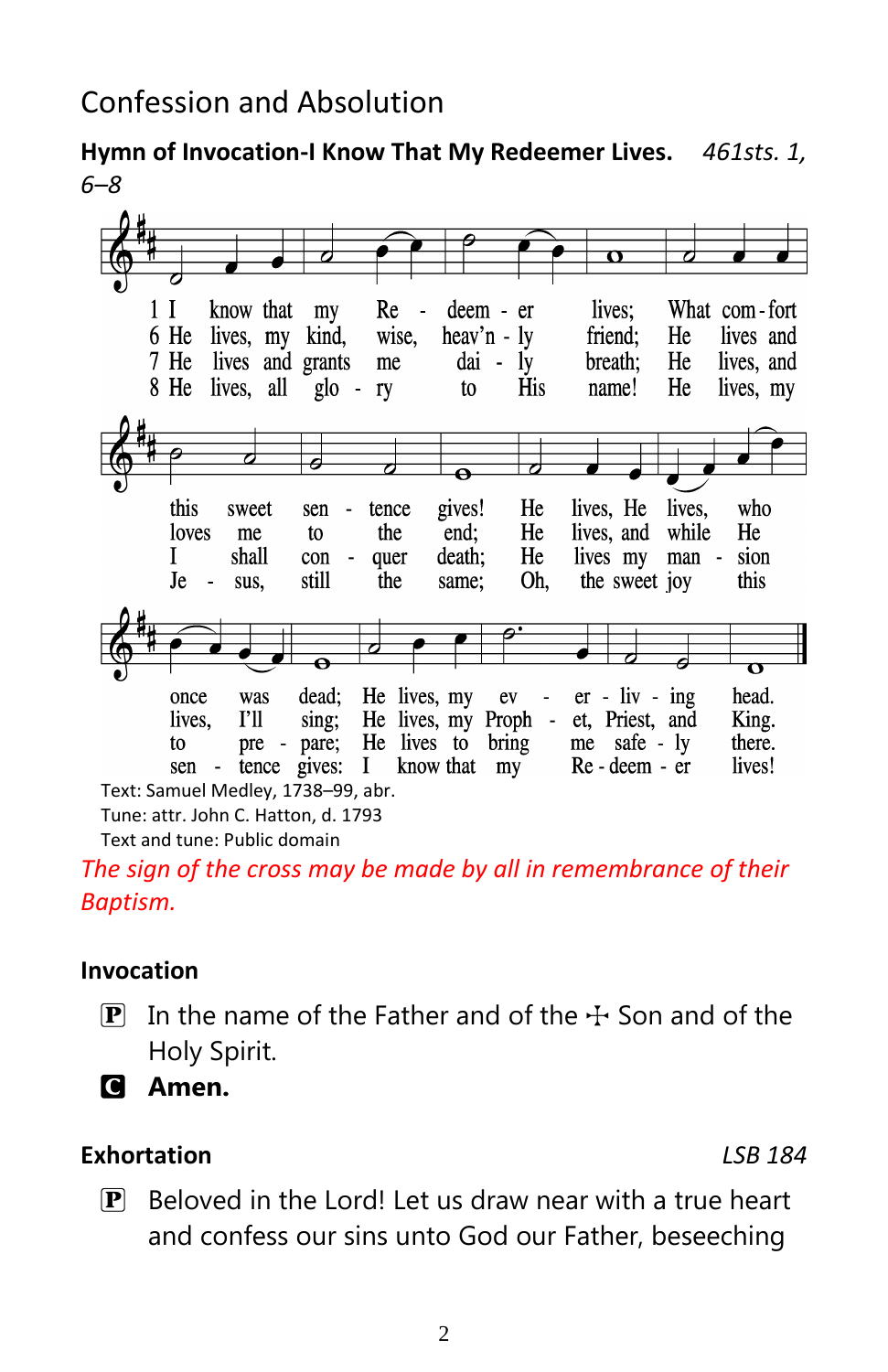Him in the name of our Lord Jesus Christ to grant us forgiveness.

- $\mathbf{P}$  Our help is in the name of the Lord,
- C **who made heaven and earth.**
- $\boxed{\mathbf{P}}$  I said, I will confess my transgressions unto the Lord,
- C **and You forgave the iniquity of my sin.**

### *Silence for reflection on God's Word and for self-examination.*

### **Confession of Sins** *LSB 184*

- $\mathbf{P}$  O almighty God, merciful Father,
- C **I, a poor, miserable sinner, confess unto You all my sins and iniquities with which I have ever offended You and justly deserved Your temporal and eternal punishment. But I am heartily sorry for them and sincerely repent of them, and I pray You of Your boundless mercy and for the sake of the holy, innocent, bitter sufferings and death of Your beloved Son, Jesus Christ, to be gracious and merciful to me, a poor, sinful being.**

### **Absolution** *LSB 185*

- $\mathbf{P}$  Upon this your confession, I, by virtue of my office, as a called and ordained servant of the Word, announce the grace of God unto all of you, and in the stead and by the command of my Lord Jesus Christ I forgive you all your sins in the name of the Father and of the  $\pm$  Son and of the Holy Spirit.
- C **Amen.**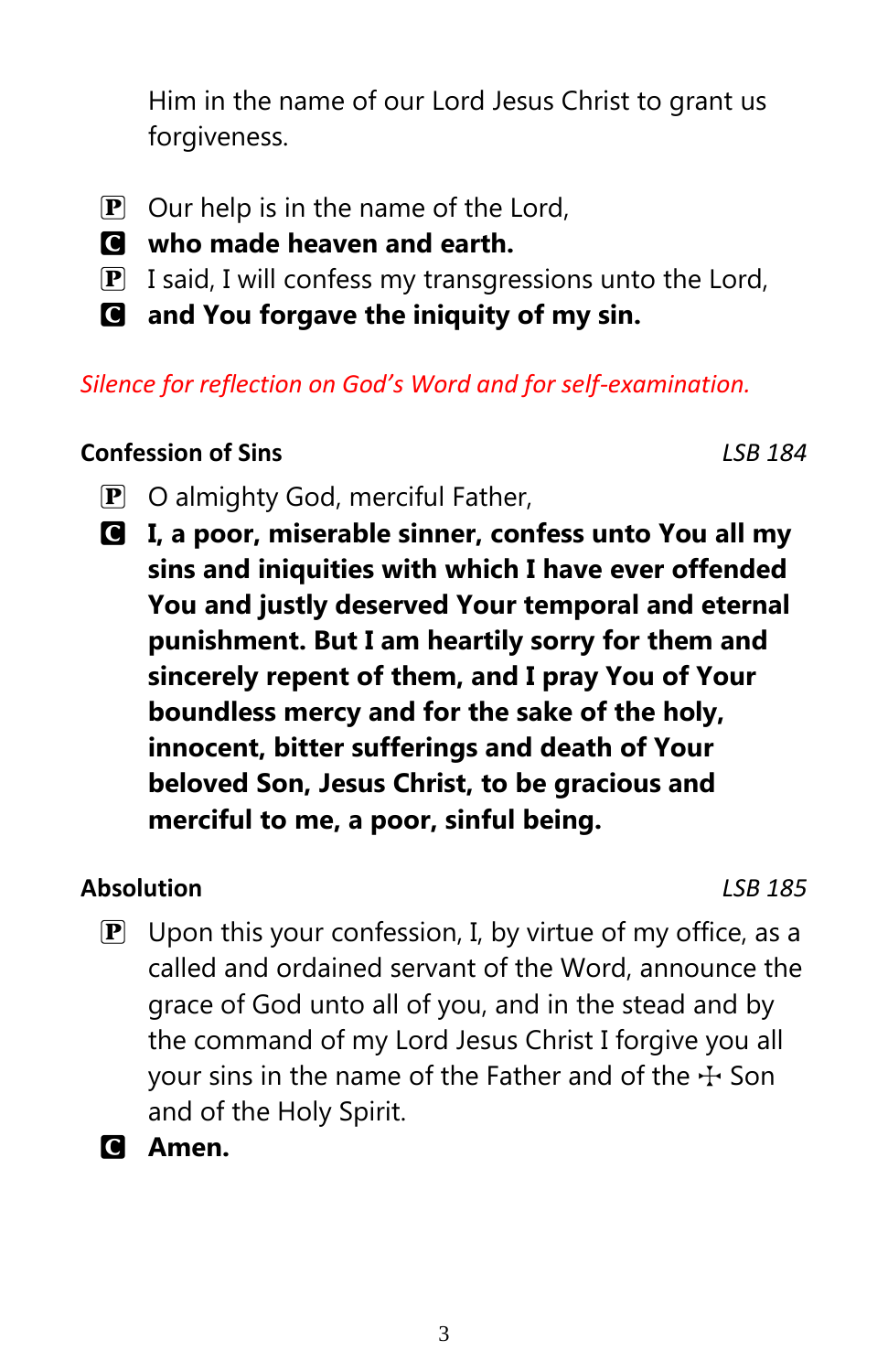## Service of the Word

**Introit** *Psalm 98:2–6; antiphon: v. 1*

Oh sing to the LORD a new song, for he has done marvelous things!

### **His right hand and his holy arm have worked salvation for him.**

The LORD has made known his salvation;

### **he has revealed his righteousness in the sight of the nations**.

He has remembered his steadfast love and faithfulness to the house of Israel.

### **All the ends of the earth have seen the salvation of our God.**

Make a joyful noise to the LORD, all the earth;

### **break forth into joyous song and sing praises!** Sing praises to the LORD with the lyre,

## **with the lyre and the sound of melody!**

With trumpets and the sound of the horn

## **make a joyful noise before the King, the LORD!**

Glory be to the Father and to the Son

### **and to the Holy Spirit;**

as it was in the beginning,

### **is now, and will be forever. Amen.**

Oh sing to the LORD a new song, for he has done marvelous things!

**His right hand and his holy arm have worked salvation for him.**

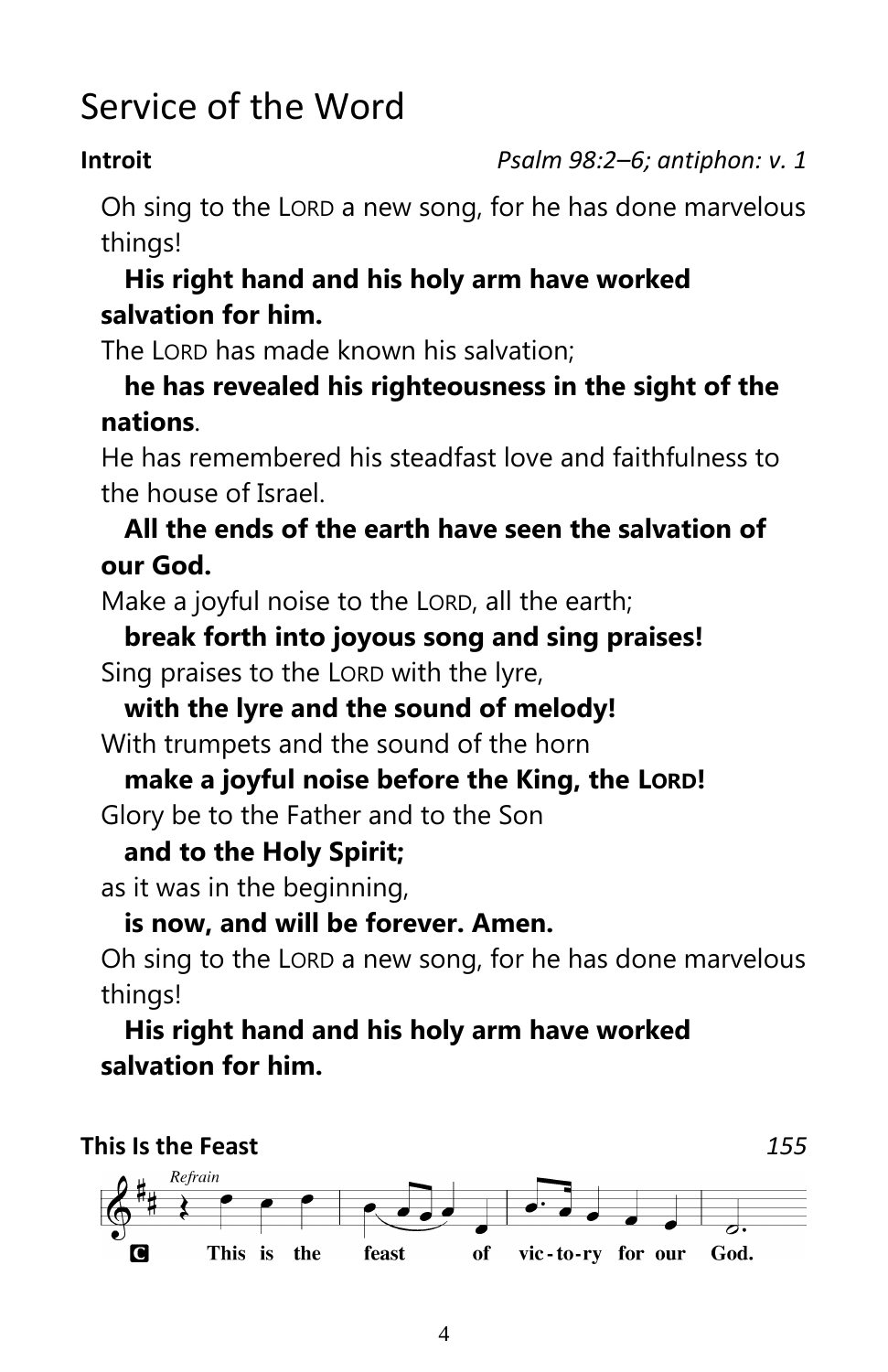

#### **Salutation and Collect of the Day**

- $\mathbf{P}$  The Lord be with you.
- C **And with thy spirit.**
- $\left[\mathbf{P}\right]$  Let us pray.

O God, You make the minds of Your faithful to be of one will. Grant that we may love what You have commanded and desire what You promise, that among the many changes of this world our hearts may be fixed where true joys are found; through Jesus Christ, Your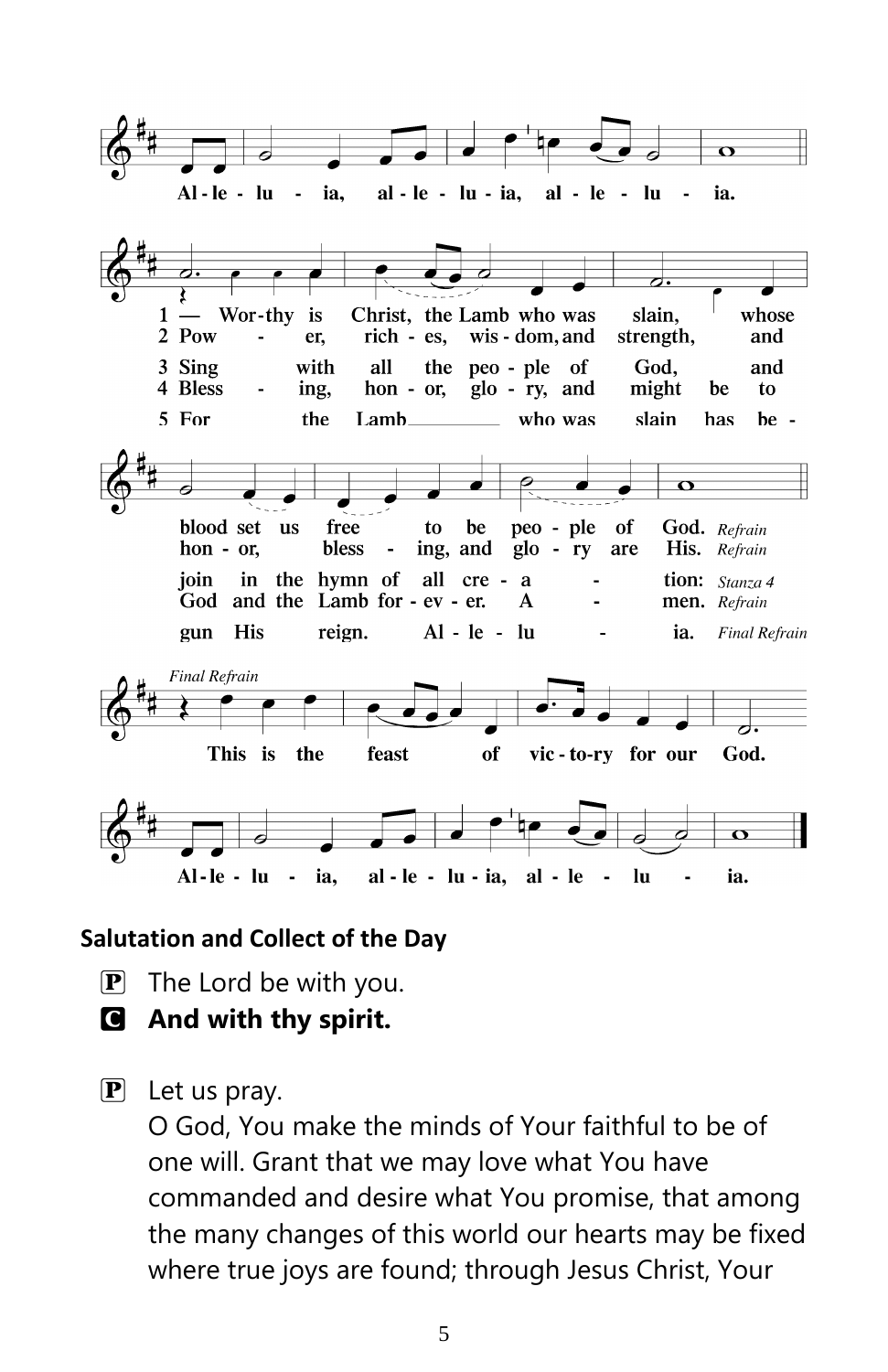Son, our Lord, who lives and reigns with You and the Holy Spirit, one God, now and forever.

C **Amen.**

#### *Sit*

#### **First Reading** *Acts 11:1–18*

 $1$ Now the apostles and the brothers who were throughout Judea heard that the Gentiles also had received the word of God.  $250$  when Peter went up to Jerusalem, the circumcision party criticized him, saying, <sup>3</sup> "You went to uncircumcised men and ate with them." <sup>4</sup>But Peter began and explained it to them in order: <sup>5</sup>"I was in the city of Joppa praying, and in a trance I saw a vision, something like a great sheet descending, being let down from heaven by its four corners, and it came down to me. <sup>6</sup> Looking at it closely, I observed animals and beasts of prey and reptiles and birds of the air.  $7$ And I heard a voice saying to me, 'Rise, Peter; kill and eat.' <sup>8</sup>But I said, 'By no means, Lord; for nothing common or unclean has ever entered my mouth.'  $9B$ ut the voice answered a second time from heaven, 'What God has made clean, do not call common.' <sup>10</sup>This happened three times, and all was drawn up again into heaven.  $11$ And behold, at that very moment three men arrived at the house in which we were, sent to me from Caesarea. <sup>12</sup>And the Spirit told me to go with them, making no distinction. These six brothers also accompanied me, and we entered the man's house.  $13$ And he told us how he had seen the angel stand in his house and say, 'Send to Joppa and bring Simon who is called Peter;  $14$ he will declare to you a message by which you will be saved, you and all your household.' <sup>15</sup>As I began to speak, the Holy Spirit fell on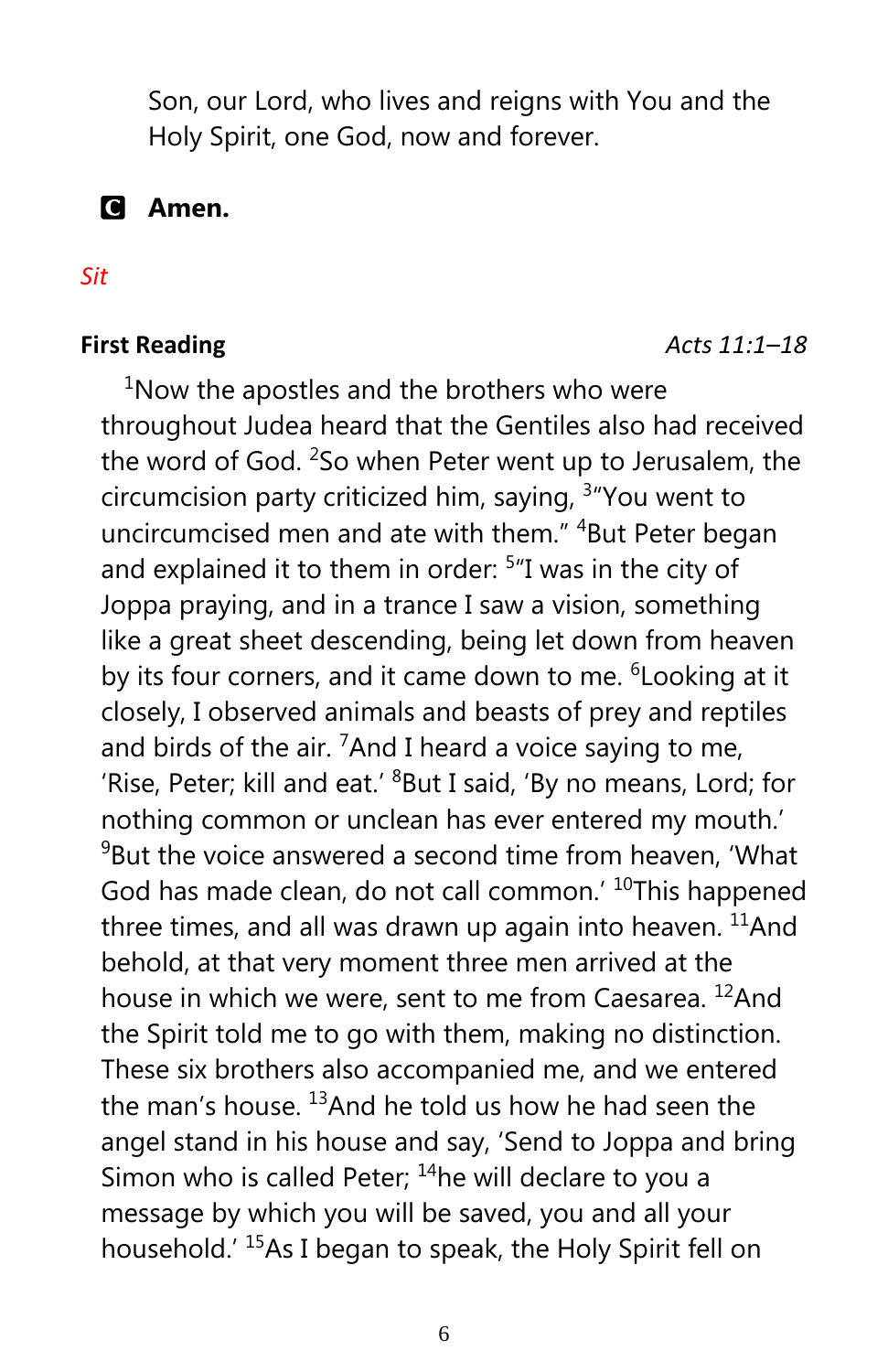them just as on us at the beginning.  $^{16}$ And I remembered the word of the Lord, how he said, 'John baptized with water, but you will be baptized with the Holy Spirit.' <sup>17</sup>If then God gave the same gift to them as he gave to us when we believed in the Lord Jesus Christ, who was I that I could stand in God's way?" <sup>18</sup>When they heard these things they fell silent. And they glorified God, saying, "Then to the Gentiles also God has granted repentance that leads to life."

- $\overline{A}$  This is the Word of the Lord.
- C **Thanks be to God.**

### **Gradual** *adapt. from Matthew 28:7; Hebrews 2:7; Psalm 8:6*

Christ has risen from the dead.

### **[God the Father] has crowned him with glory and honor.**

He has given him dominion over the works of his hands; **he has put all things under his feet.**

### **Epistle** *Revelation 21:1–7*

<sup>1</sup>Then I saw a new heaven and a new earth, for the first heaven and the first earth had passed away, and the sea was no more.  ${}^{2}$ And I saw the holy city, new Jerusalem, coming down out of heaven from God, prepared as a bride adorned for her husband.  $3$ And I heard a loud voice from the throne saying, "Behold, the dwelling place of God is with man. He will dwell with them, and they will be his people, and God himself will be with them as their God.  $4$ He will wipe away every tear from their eyes, and death shall be no more, neither shall there be mourning nor crying nor pain anymore, for the former things have passed away."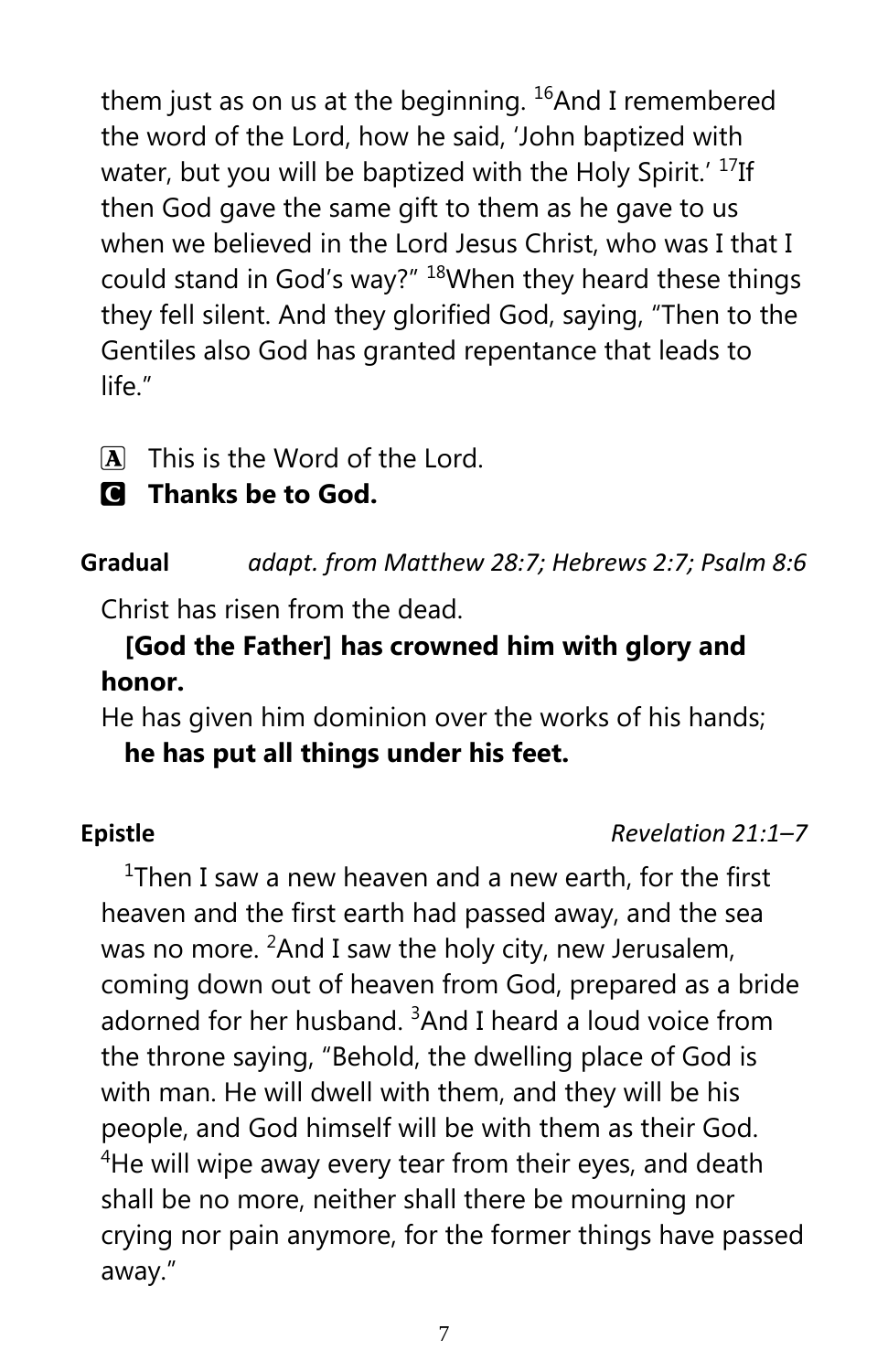<sup>5</sup>And he who was seated on the throne said, "Behold, I am making all things new." Also he said, "Write this down, for these words are trustworthy and true." <sup>6</sup>And he said to me, "It is done! I am the Alpha and the Omega, the beginning and the end. To the thirsty I will give from the spring of the water of life without payment. <sup>7</sup>The one who conquers will have this heritage, and I will be his God and he will be my son."

- $\overline{A}$  This is the Word of the Lord.
- C **Thanks be to God.**

*Stand*

**Alleluia and Verse** *LSB 156*

C **Alleluia.**

### **Lord, to whom shall we go? You have the words of eternal life. Alleluia, alleluia.**

**Holy Gospel** *John 16:12–22*

- $\mathbf{P}$  The Holy Gospel according to St. John, the sixteenth chapter.
- C **Glory be to Thee, O Lord.**

 $12$ [Jesus said:] "I still have many things to say to you, but you cannot bear them now. <sup>13</sup>When the Spirit of truth comes, he will guide you into all the truth, for he will not speak on his own authority, but whatever he hears he will speak, and he will declare to you the things that are to come. <sup>14</sup>He will glorify me, for he will take what is mine and declare it to you.<sup>15</sup>All that the Father has is mine; therefore I said that he will take what is mine and declare it to you.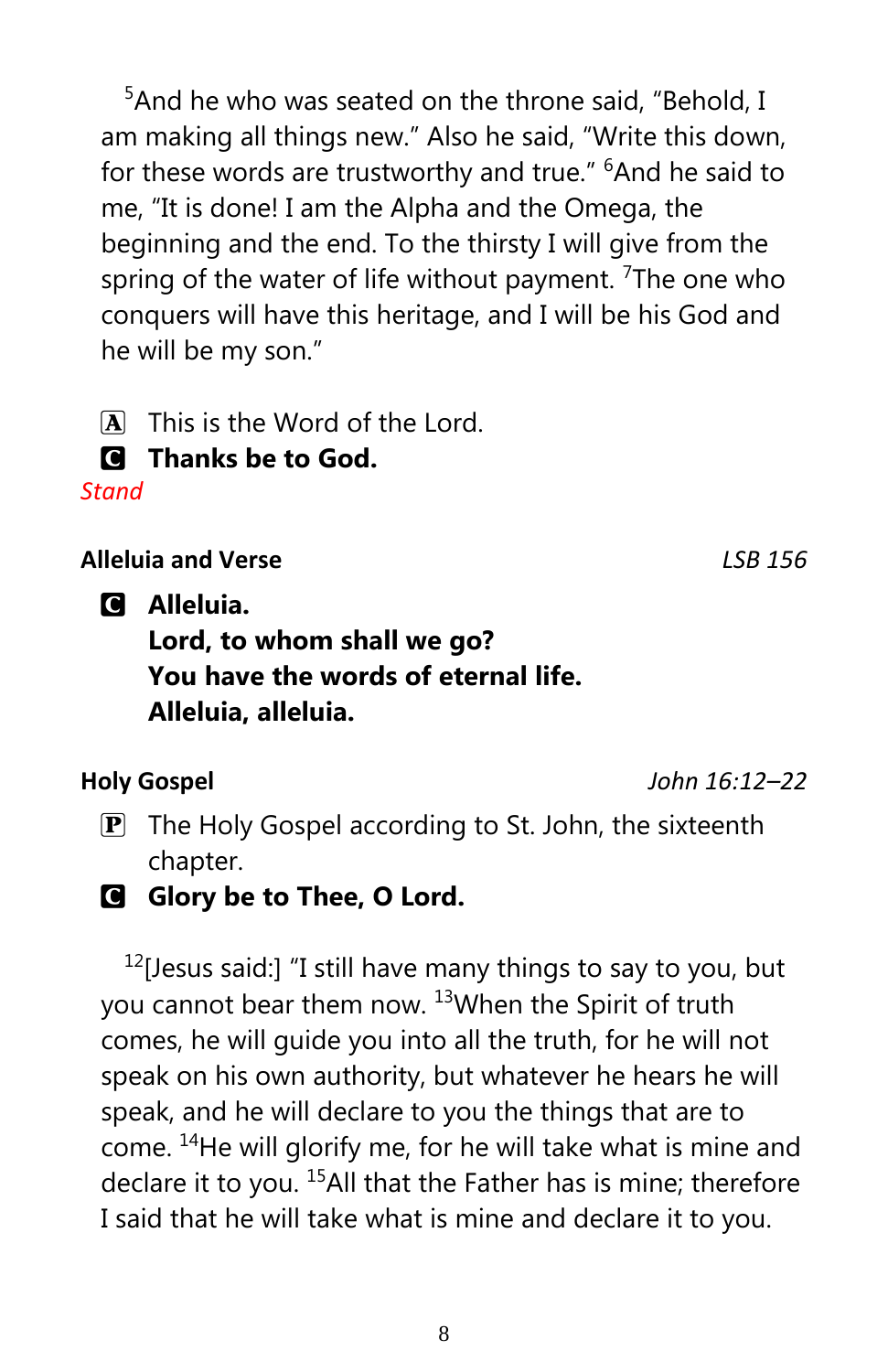$16<sup>4</sup>$ A little while, and you will see me no longer; and again a little while, and you will see me." <sup>17</sup>So some of his disciples said to one another, "What is this that he says to us, 'A little while, and you will not see me, and again a little while, and you will see me'; and, 'because I am going to the Father'?" <sup>18</sup>So they were saying, "What does he mean by 'a little while'? We do not know what he is talking about."  $19$ Jesus knew that they wanted to ask him, so he said to them, "Is this what you are asking yourselves, what I meant by saying, 'A little while and you will not see me, and again a little while and you will see me'? <sup>20</sup>Truly, truly, I say to you, you will weep and lament, but the world will rejoice. You will be sorrowful, but your sorrow will turn into joy.  $21$ When a woman is giving birth, she has sorrow because her hour has come, but when she has delivered the baby, she no longer remembers the anguish, for joy that a human being has been born into the world.  $^{22}$ So also you have sorrow now, but I will see you again and your hearts will rejoice, and no one will take your joy from you."

- $\mathbf{P}$  This is the Gospel of the Lord.
- C **Praise be to Thee, O Christ.**

### **Nicene Creed**

C **I believe in one God, the Father Almighty, maker of heaven and earth and of all things visible and invisible.**

**And in one Lord Jesus Christ, the only-begotten Son of God, begotten of His Father before all worlds, God of God, Light of Light,**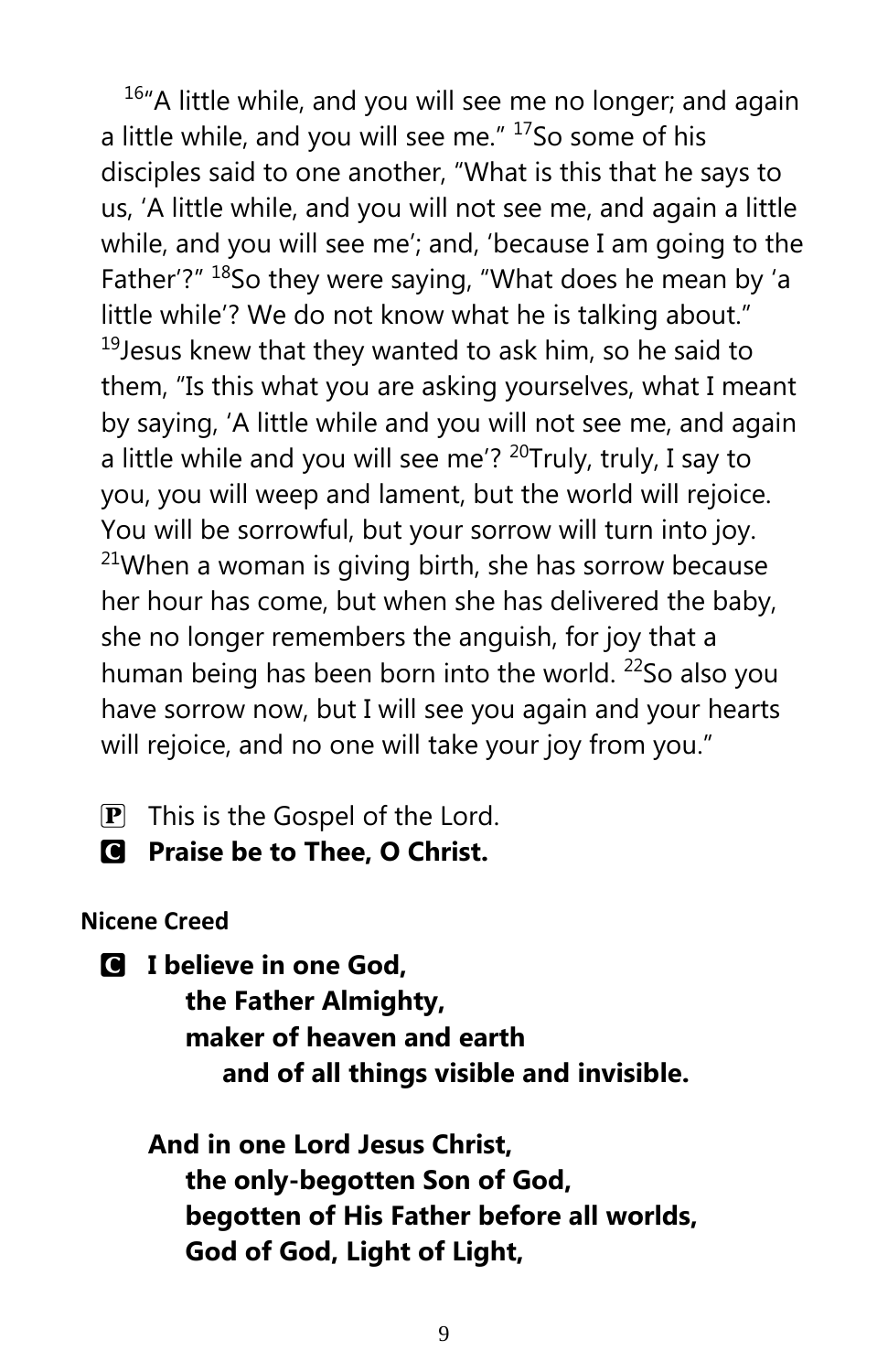**very God of very God,**

 **begotten, not made,**

 **being of one substance with the Father,**

 **by whom all things were made;**

 **who for us men and for our salvation came down from heaven**

 **and was incarnate by the Holy Spirit of the virgin Mary**

 **and was made man;**

 **and was crucified also for us under Pontius Pilate.**

 **He suffered and was buried.**

 **And the third day He rose again according to the Scriptures**

 **and ascended into heaven**

 **and sits at the right hand of the Father.**

 **And He will come again with glory to judge both the living and the dead,**

 **whose kingdom will have no end.**

**And I believe in the Holy Spirit,**

 **the Lord and giver of life,**

 **who proceeds from the Father and the Son,**

 **who with the Father and the Son together is worshiped and glorified,**

 **who spoke by the prophets.**

 **And I believe in one holy Christian and apostolic Church,**

 **I acknowledge one Baptism for the remission of sins,**

 **and I look for the resurrection of the dead** and the life  $\div$  of the world to come. Amen.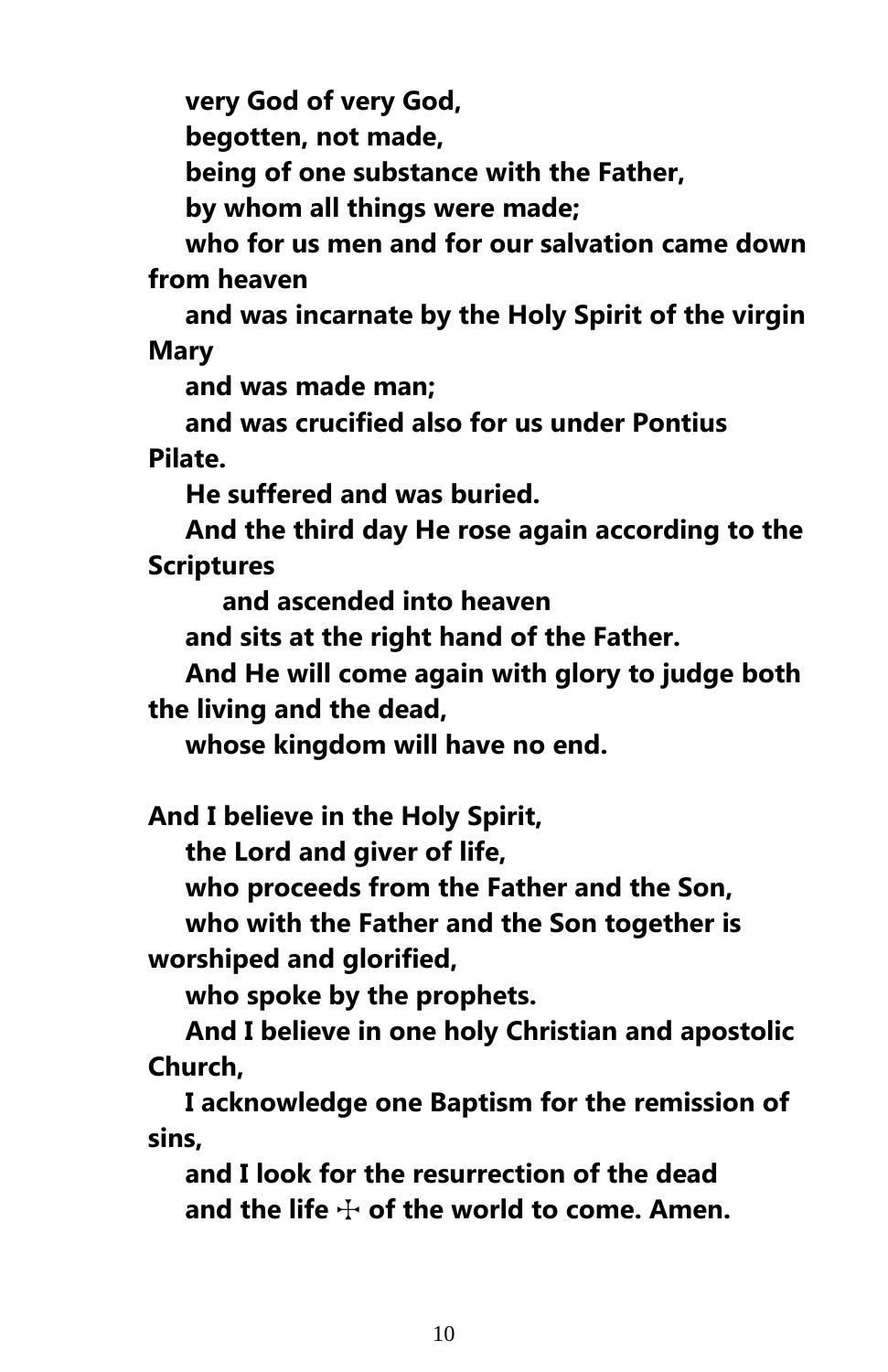*Sit*

### **Sermon Hymn- Fight the Good Fight** *LSB 644*



Text and tune: Public domain

### **Sermon-"The God of New Beginnings"** *Revelations 21:1-8*

#### **Votum**

**P** The peace of God, which passes all understanding, keep your hearts and minds in Christ Jesus.

### C **Amen.**

#### *Stand*

### **Prayer of the Church**

- $\mathbf{P}$  Lord of heaven and earth, in the glorious resurrection of Your Son, Jesus, You have given the promise of our own resurrection. As we await the Last Day, calm our hearts and strengthen our faith through our sorrows. Lord, in Your mercy,
- C **hear our prayer.**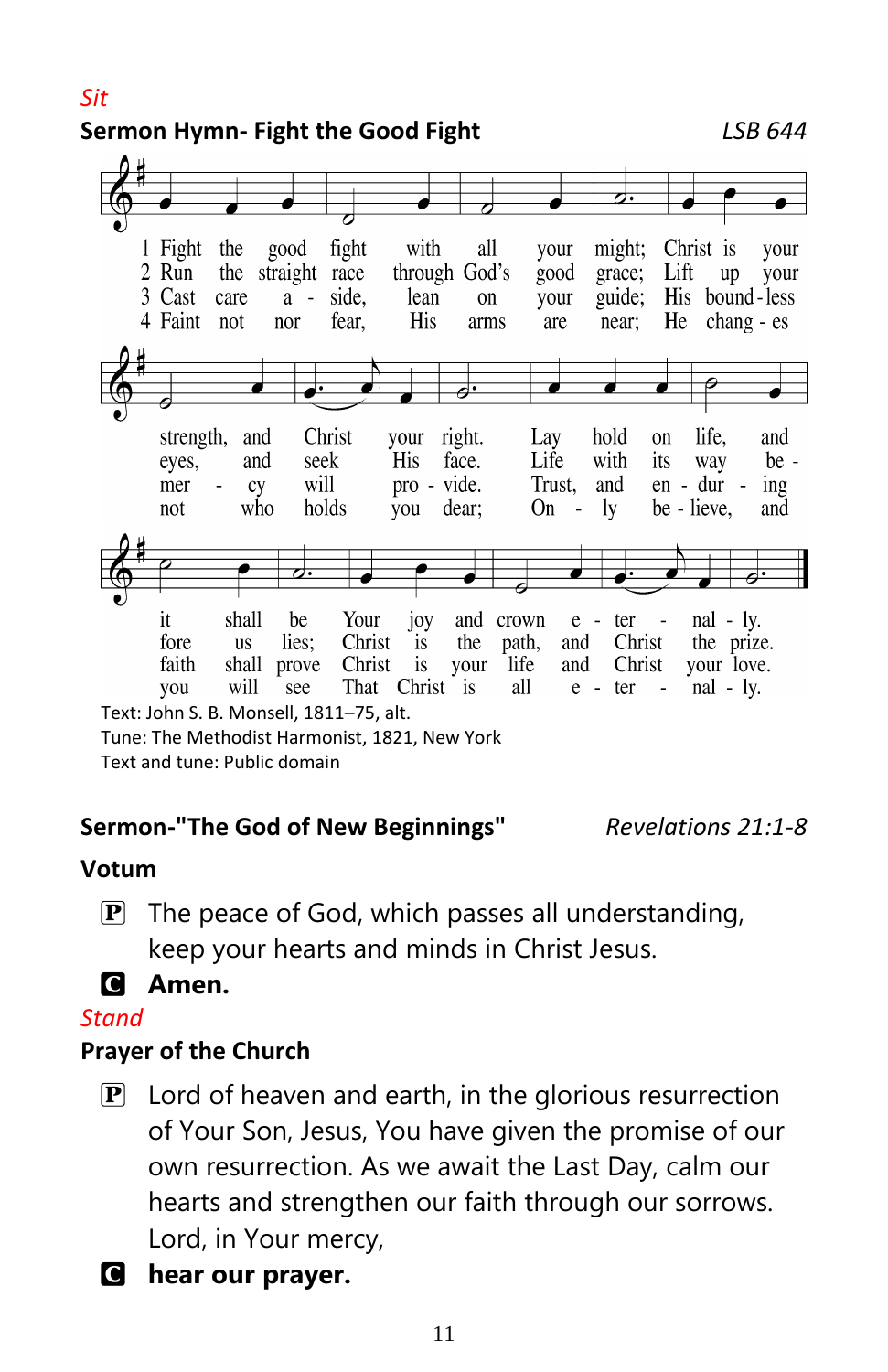**P** Gracious God, lead Your people in Your steadfast love, and guide them in strength to Your holy abode. Sanctify our homes, be the companion of those who live alone, and make all our households places in which Your wisdom and grace are found. Lord, in Your mercy,

### C **hear our prayer.**

 $\mathbf{P}$  O Alpha and Omega, You pledge to bring all things to their perfect consummation. You will bring heaven to earth and banish sorrow, sin and death. Sustain those now in tribulation. By the comfort of Your Holy Word, increase their faith and see them through their trials. Lord, in Your mercy,

### C **hear our prayer.**

**P** Prepare us now to receive with faith and thanksgiving His flesh for the life of the world and His blood that cleanses us from all sin. Unite us that we may believe and confess one faith, and bring us to that day when we shall be one people together at the table of our Lord. Lord, in Your mercy,

### C **hear our prayer.**

- $\mathbf{P}$  All these things and whatever else You know that we need, grant us, Father, for the sake of Him who died and rose again and now lives and reigns with You and the Holy Spirit, one God forever.
- C **Amen.**

## **Service of the Sacrament**

### **Preface** *LSB 194*

- $\mathbf{P}$  The Lord be with you.
- C **And with thy spirit.**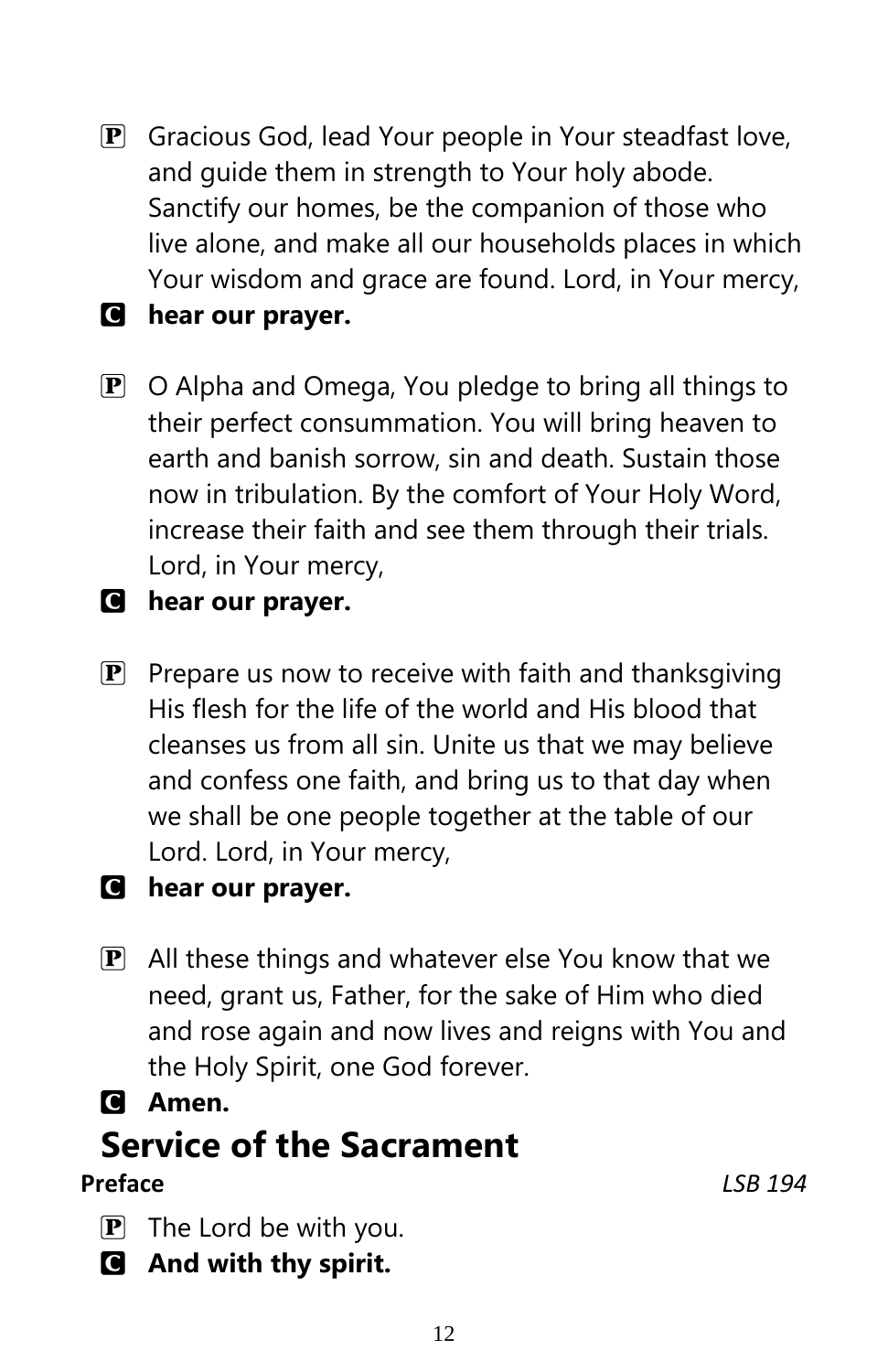- $\mathbf{P}$  Lift up your hearts.
- C **We lift them up unto the Lord.**
- $\left| \mathbf{P} \right|$  Let us give thanks unto the Lord, our God.
- C **It is meet and right so to do.**

#### **Proper Preface**

 $\mathbf{P}$  It is truly meet, right, and salutary that we should at all times and in all places give thanks to You, holy Lord, almighty Father, everlasting God. And most especially are we bound to praise You on this day for the glorious resurrection of Your Son, Jesus Christ, the very Paschal Lamb, who was sacrificed for us and bore the sins of the world. By His dying He has destroyed death, and by His rising again He has restored to us everlasting life. Therefore, with Mary Magdalene, Peter and John, and with all the witnesses of the resurrection, with angels and archangels, and with all the company of heaven we laud and magnify Your glorious name, evermore praising You and saying:

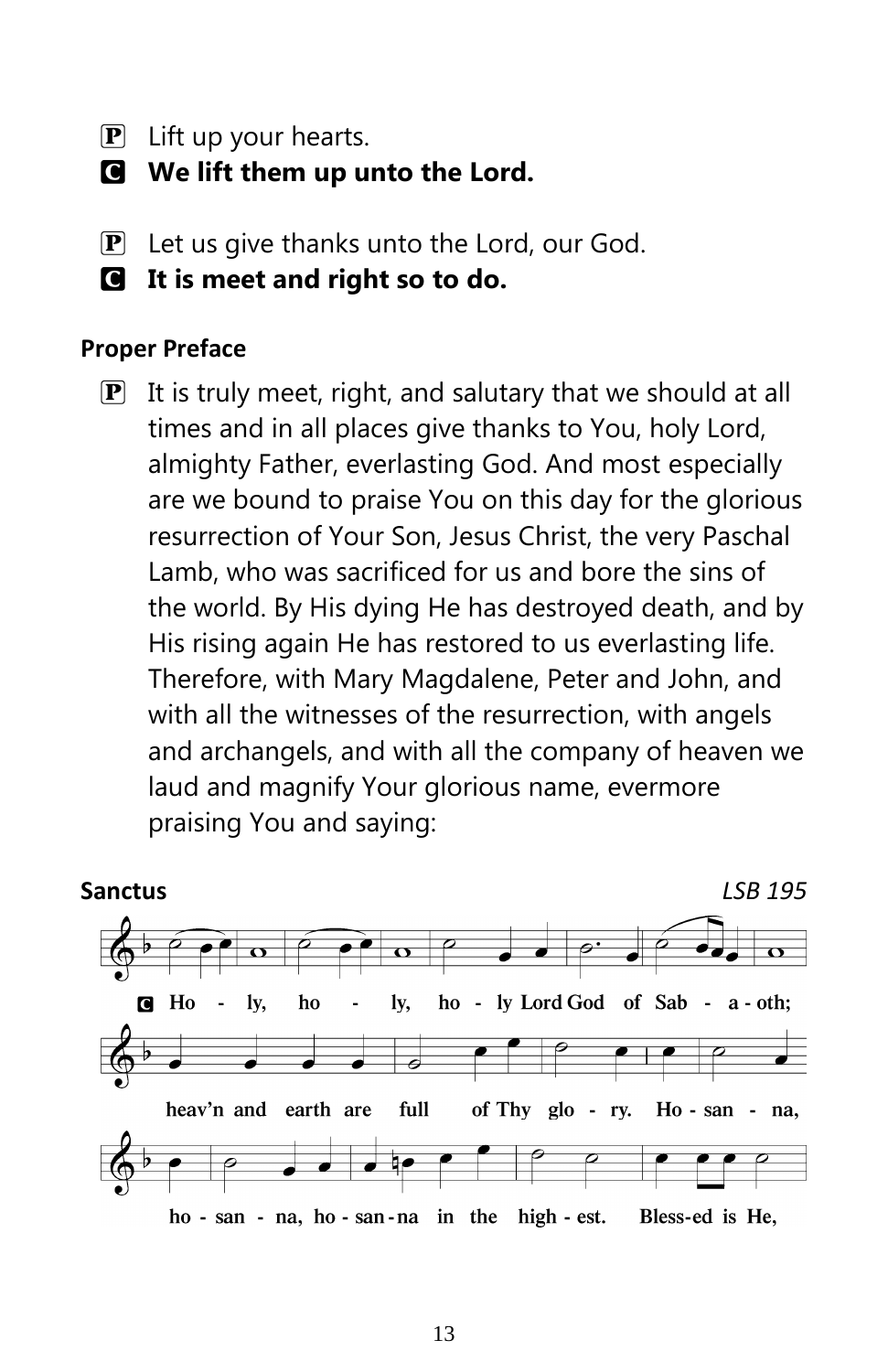

#### **Lord's Prayer** *LSB 179*

 $\mathbf{P}$  Lord, remember us in Your kingdom and teach us to pray:

C **Our Father who art in heaven, hallowed be Thy name, Thy kingdom come, Thy will be done on earth as it is in heaven; give us this day our daily bread; and forgive us our trespasses as we forgive those who trespass against us; and lead us not into temptation, but deliver us from evil. For Thine is the kingdom and the power and the glory forever and ever. Amen.**

### **The Words of Our Lord** *LSB 197*

 $\mathbf{P}$  Our Lord Jesus Christ, on the night when He was betrayed, took bread, and when He had given thanks, He broke it and gave it to the disciples and said: "Take, eat; this is My  $\div$  body, which is given for you. This do in remembrance of Me."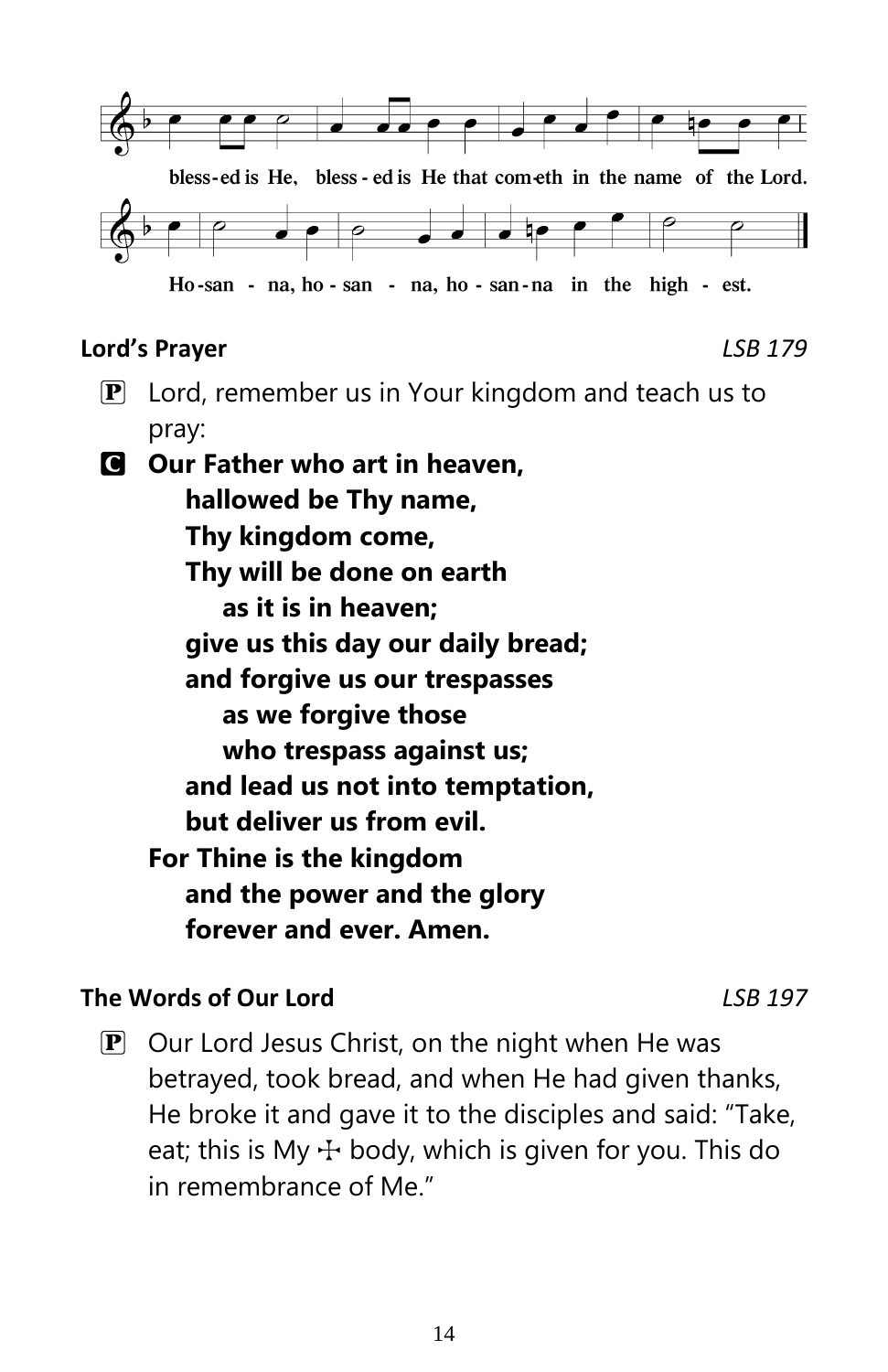In the same way also He took the cup after supper, and when He had given thanks, He gave it to them, saying: "Drink of it, all of you; this cup is the new testament in My  $\pm$  blood, which is shed for you for the forgiveness of sins. This do, as often as you drink it, in remembrance of Me."

#### **Pax Domini** *LSB 197*

- $\mathbf{P}$  The peace of the Lord be with you always.
- C **Amen.**



#### *Sit* **Distribution**

*The pastor and those who assist him receive the body and blood of Christ first and then distribute them to those who come to receive, saying:*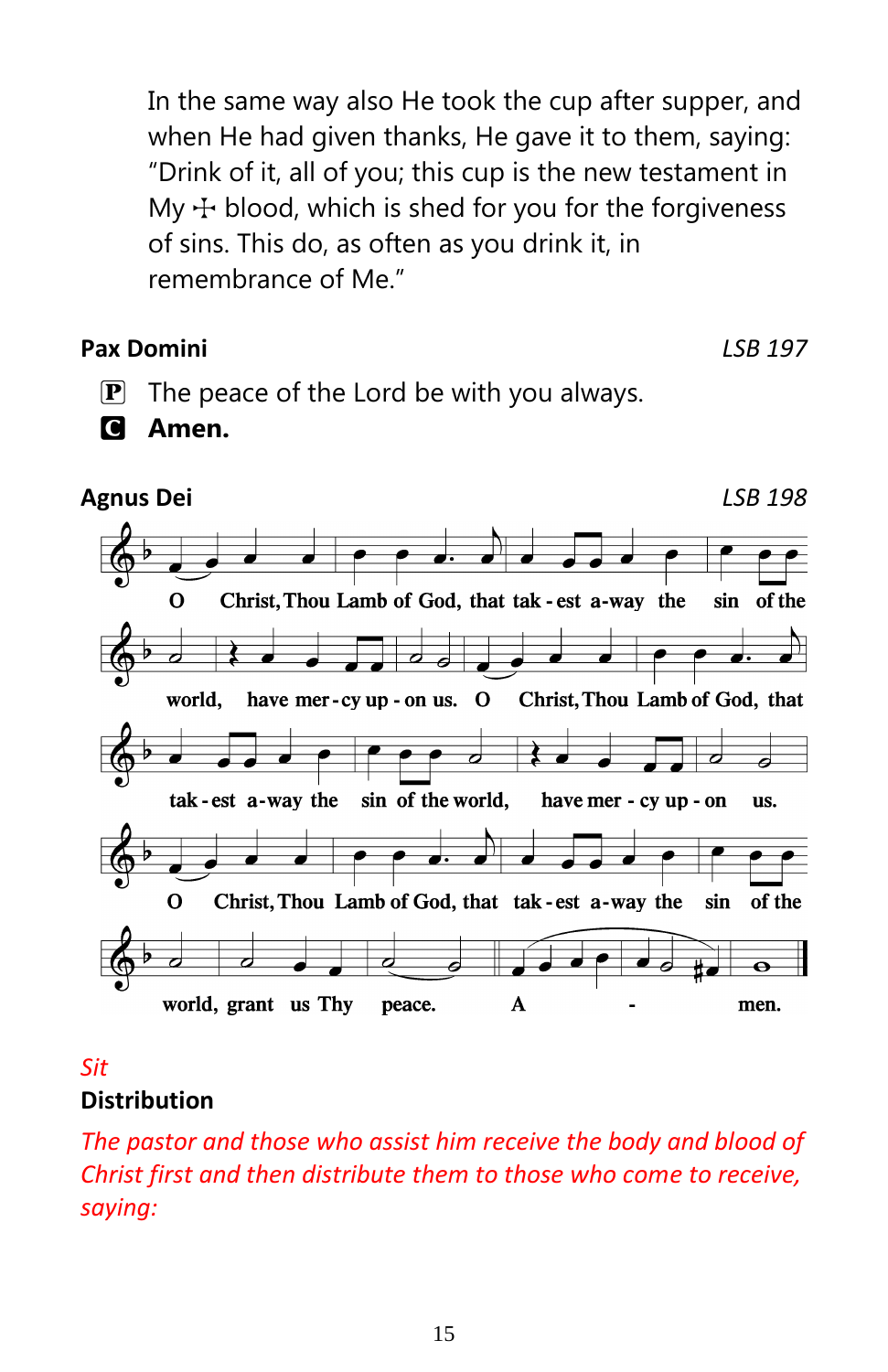Take, eat; this is the true body of our Lord and Savior Jesus Christ, given into death for your sins. **Amen.**

Take, drink; this is the true blood of our Lord and Savior Jesus Christ, shed for the forgiveness of your sins. **Amen.**

### *In dismissing the communicants, the following is said:*

### **The Dismissal** *LSB 199*

 $\mathbf{P}$  The body and blood of our Lord Jesus Christ strengthen and preserve you in body and soul to life everlasting. Depart  $+$  in peace.



## **Communion Hymn- I Come, O Savior, to Thy Table** *LSB618*

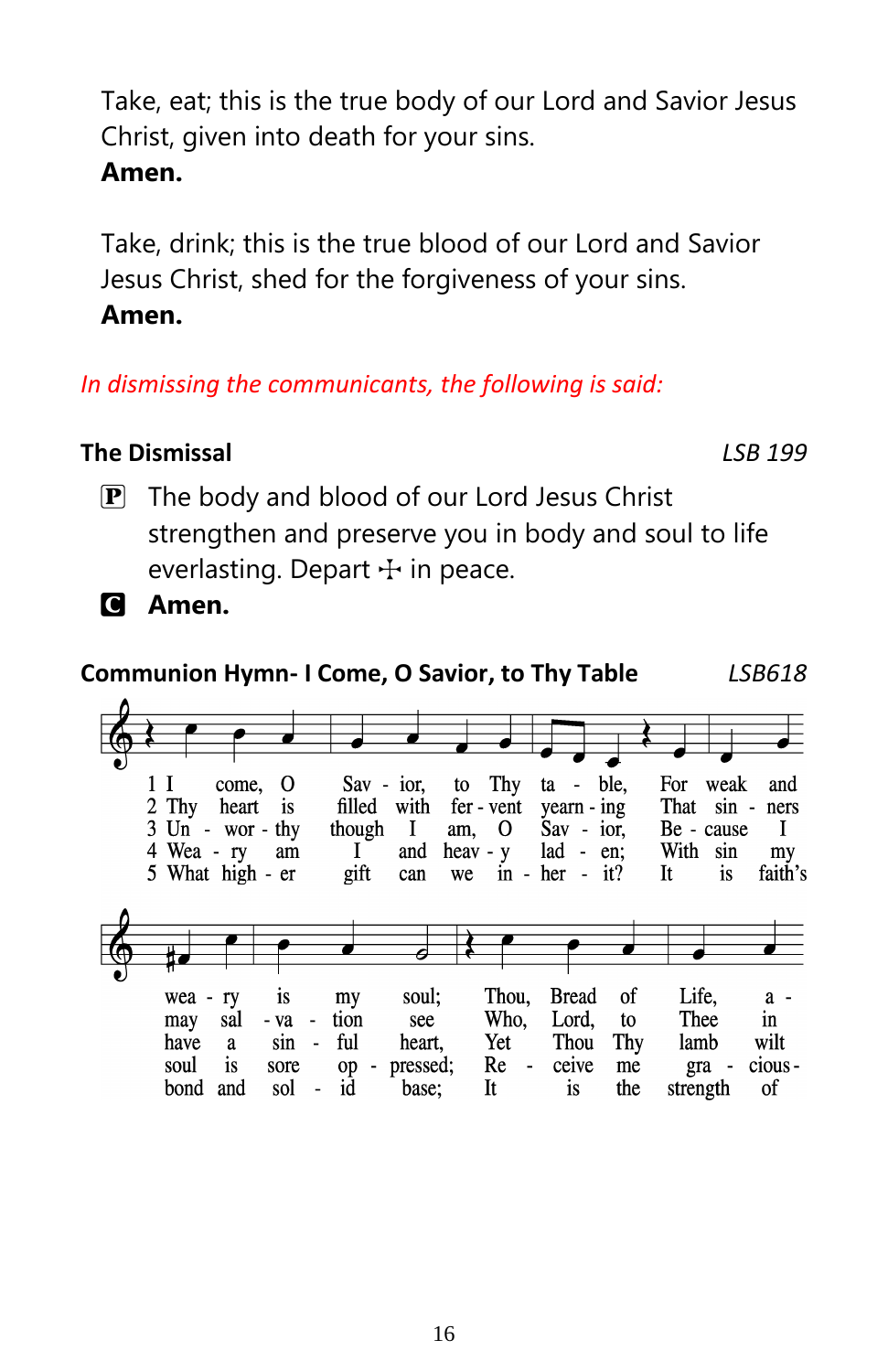

Lord, may Thy bod - y and Thy blood Be for my soul the high-est good! Text: Friedrich Christian Heyder, 1677–1754; tr. The Lutheran Hymnal, 1941, abr. Tune: Emskirchner Choral-Buch, 1756, Leipzig

Text: © 1941 Concordia Publishing House. Used by permission: LSB Hymn License no. 110003907

Tune: Public domain

#### **Communion Hymn-Lord Jesus Christ You Have Prepared** *sts. 1–5*

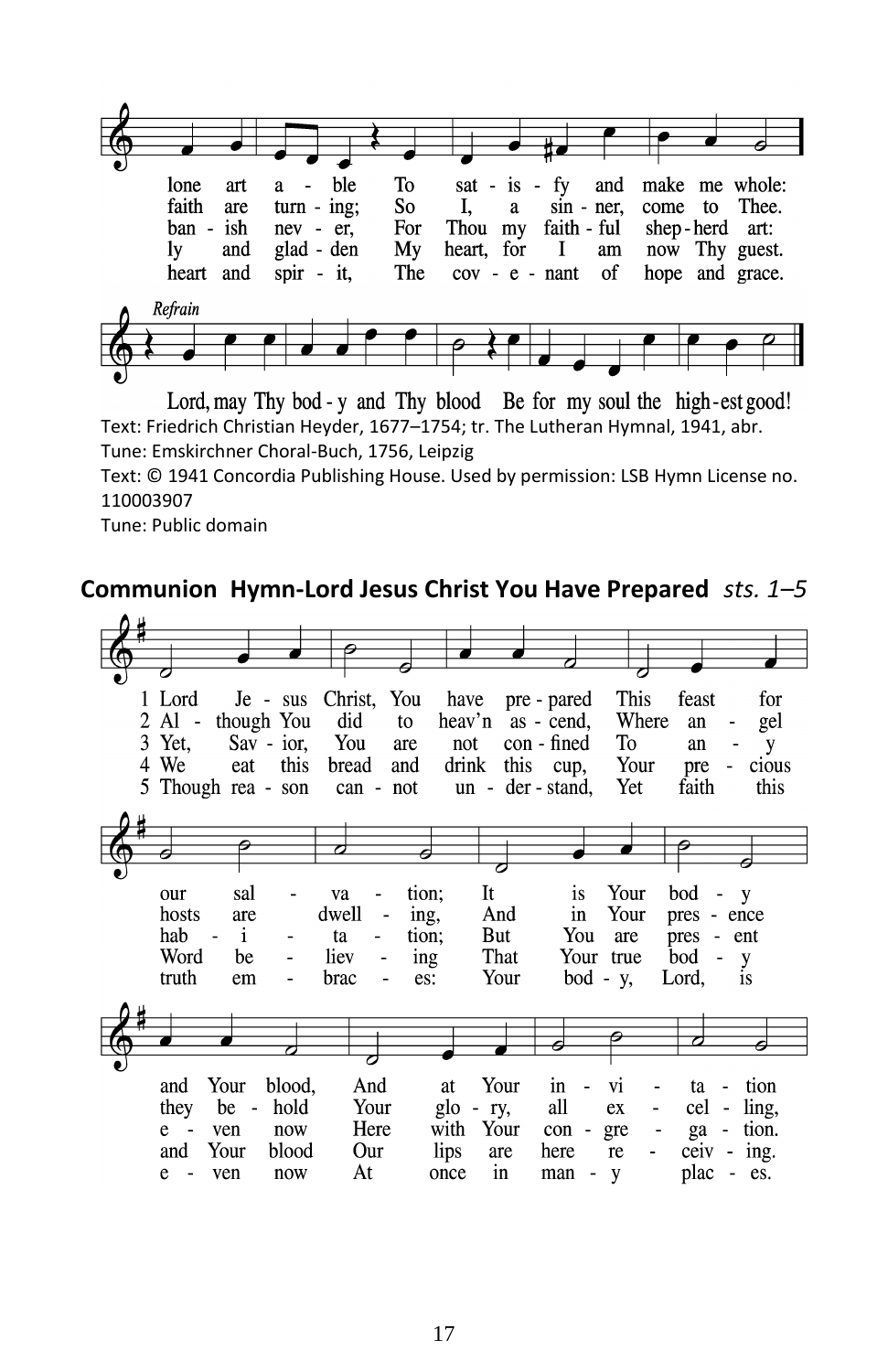ಸ op-pressed, We As wea - ry souls, with sin come to And though Your peo - ple shall  $\overline{not}$ see Your  $g|_0 - rv$ Firm this truth shall stand. Un - moved by as a rock This Word re - mains for  $ev - er$ true. All things are Your Word  $\mathbf{I}$ leave You how this can be:  $t_0$  $a -$ You for need - ed rest. com-fort. and for For par - don. and Your  $maj - es - ty$ Till dawns the judg - ment  $mor - ing$ , an -  $y$  $dar - ing$  hand  $Or$ sub - tle craft and cun - ning. pos - si - ble with You, For You are Lord  $Al - might - v.$ lone suf - fic -  $es$  me;  $\mathbf{I}$ trust its truth  $un$  - fail - ing. Text: Samuel Kinner, 1603–68; tr. Emanuel Cronenwett, 1841–1931, alt. Tune: Peter Sohren, c. 1630–c. 1692, alt. Text and tune: Public domain **Communion Hymn- Lord Jesus Christ, Life-Giving Bread** *LSB 625*1 Lord Je - sus Christ, life - giv - ing bread, May T  $in$ grace  $2$  To pas-tures green, Lord, safe - ly guide, To rest - ful wa bread of heav'n, my soul's de light, 3 O For full and free  $4<sub>1</sub>$ do not  $mer - it$ fa - vor. Lord. My weight of sin Let pos sess You. me with  $ho - ly$ food be fed. lead me: Your ta - ble well for me pro - vide. ters re  $\text{mis}$ sion L come with prayer be - fore Your sight would break In all guilt - v heart's dis - cord. me: mv I  $ad -$ In  $hun - ger$ dress You.  $Pre$ pare me well Your wound - ed hand now feed me. Though wea - ry,  $sin -$ Your In sor - row and  $con - tri$ tion. righ-teous-ness,  $\Omega$ Lord. do for - sake In my dis - tress not me.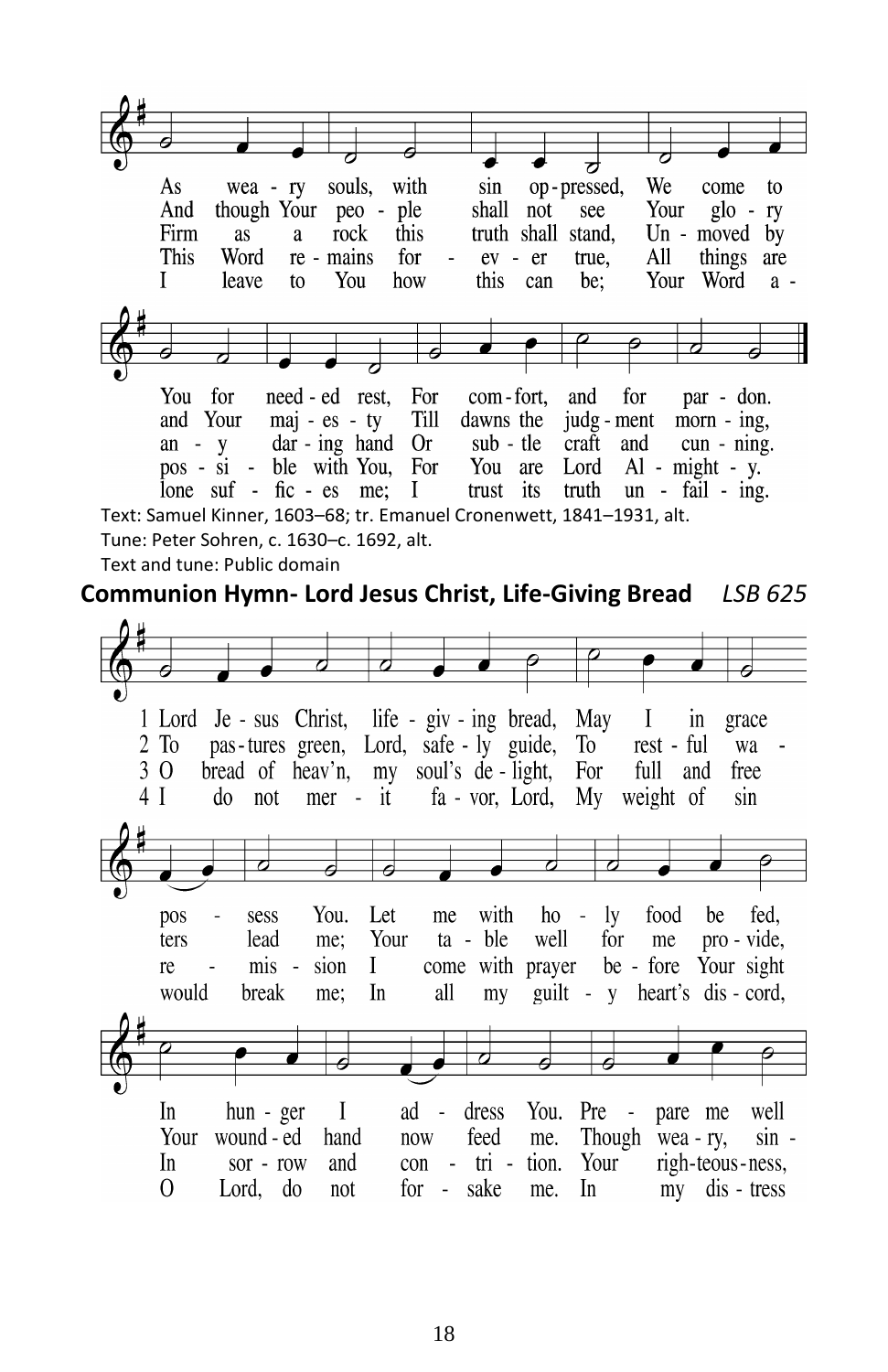

Text: Johann Rist, 1607–67; tr. Arthur T. Russell, 1806–74, alt. Tune: Theütsch kirchen ampt, 1525, Strassburg Text and tune: Public domain

#### *Stand*

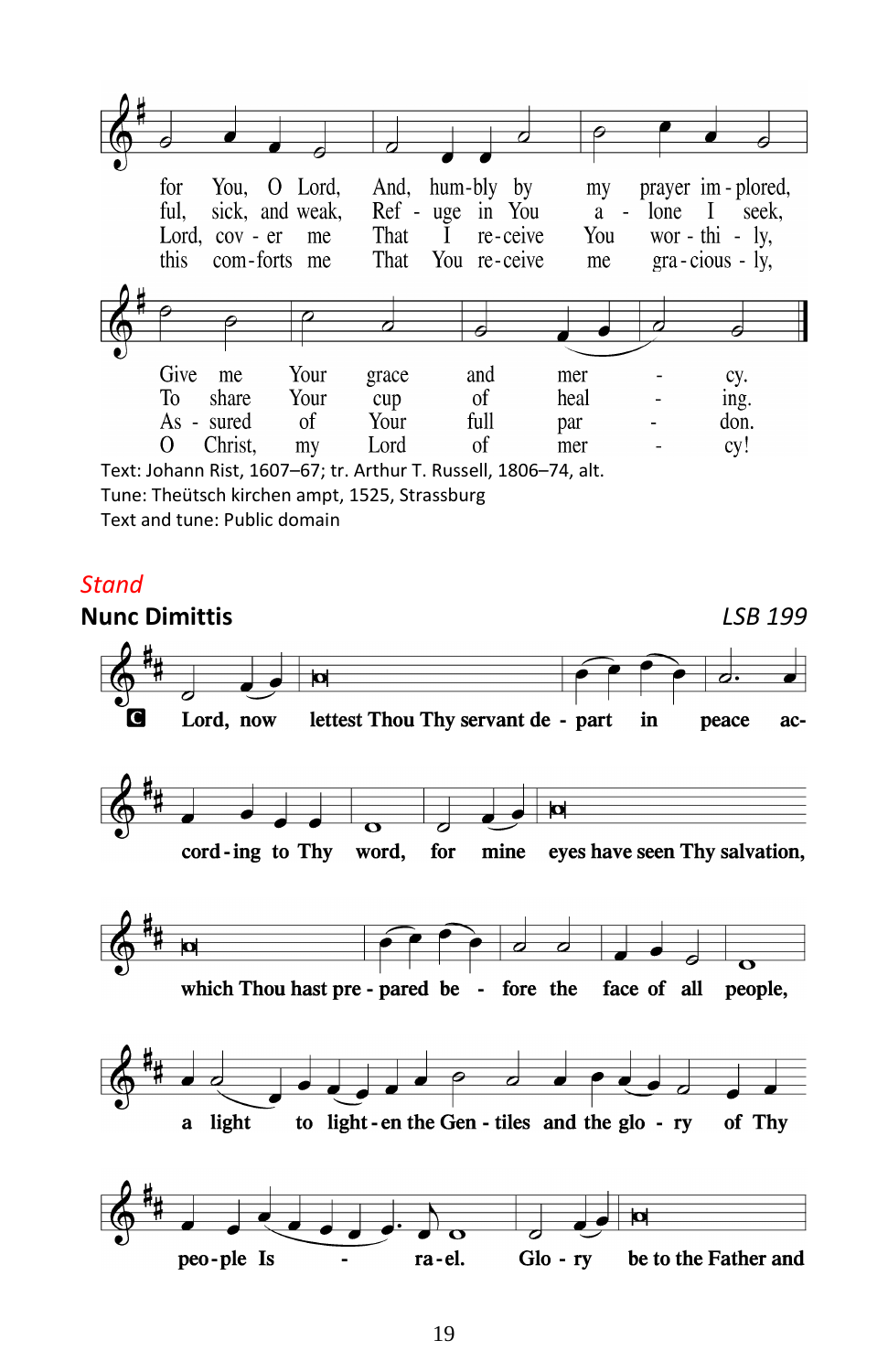

### **Thanksgiving** *LSB 200*

- $[\overline{A}]$  O give thanks unto the Lord, for He is good,
- C **and His mercy endureth forever.**

### **Post-Communion Collect**

 $\mathbf{A}$  Let us pray.

We give thanks to You, almighty God, that You have refreshed us through this salutary gift, and we implore You that of Your mercy You would strengthen us through the same in faith toward You and in fervent love toward one another; through Jesus Christ, Your Son, our Lord, who lives and reigns with You and the Holy Spirit, one God, now and forever.



### C **Amen.**

### **Salutation** *LSB 201*

- $\mathbf{P}$  The Lord be with you.
- C **And with thy spirit.**

### **Benedicamus** *LSB 202*

- A Bless we the Lord.
- C **Thanks be to God.**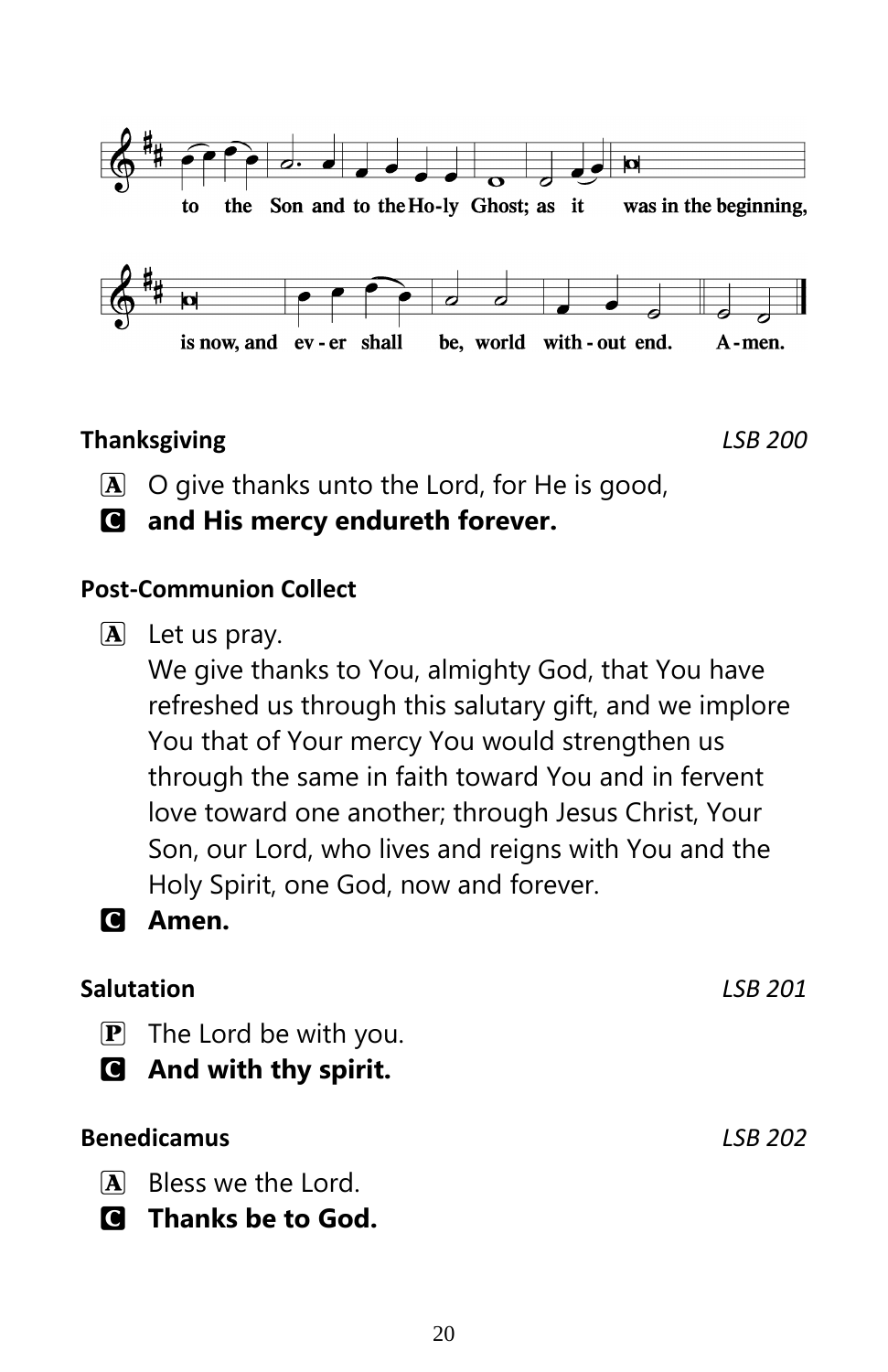#### **Benediction** *LSB 202*

 $\mathbf{P}$  The Lord bless you and keep you.

The Lord make His face shine upon you and be gracious unto you.

The Lord lift up His countenance upon you and  $\pm$  give you peace.



#### **Closing Hymn- Good Christian Friends, Rejoice and Sing** *LSB475*



#### Text: Cyril A. Alington, 1872–1955, alt.

Tune: Melchior Vulpius, c. 1570–1615

Text: © 1958, renewed 1986 Hymns Ancient and Modern Ltd., admin. Hope Publishing Co. Used by permission: LSB Hymn License no. 110003907

Tune: Public domain

#### **Acknowledgments**

Unless otherwise indicated, Scripture quotations are from the ESV® Bible (The Holy Bible, English Standard Version®), copyright © 2001 by Crossway, a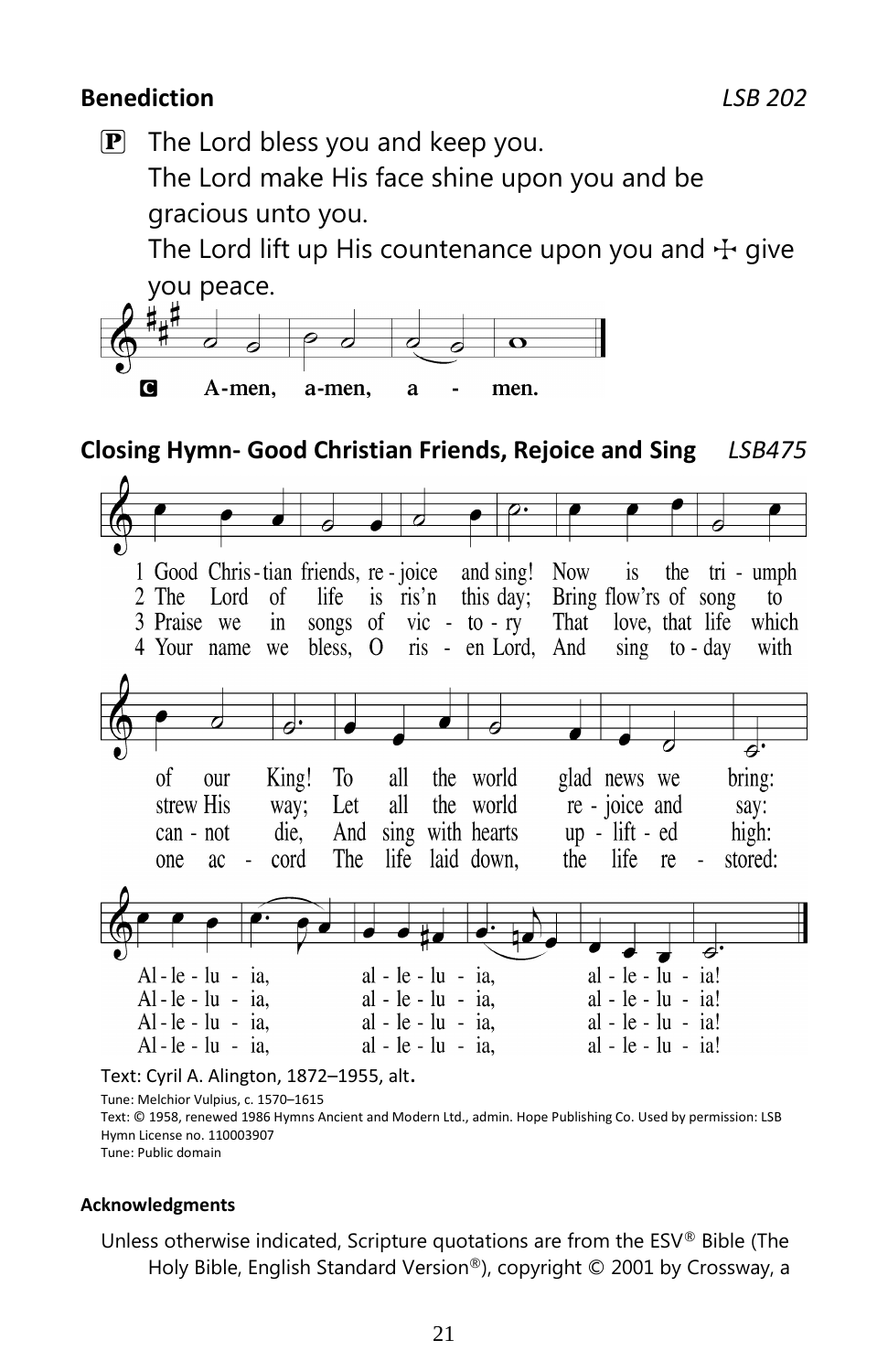publishing ministry of Good News Publishers. Used by permission. All rights reserved.

Created by Lutheran Service Builder © 2022 Concordia Publishing House.

### **REGARDING HOLY COMMUNION**

**Our congregation believes that Holy Communion is a gift from God. That is why the Apostle Paul wrote, "Let a man examine himself, and so eat of the bread and drink of the cup. For anyone who eats and drinks without discerning the body, eats and drinks judgment upon himself." (1 Corinthians 11: 28-29). Out of loving concern for those desiring to receive Holy Communion we ask those who are not confirmed members of the Lutheran Church-Missouri Synod to speak with the Pastor.** 



### **ANNOUNCEMENTS**

**Johnnie Hoffman**, 6760 Fallona, Las Vegas, NV 89156,

702-438-0227

 **SHUT-INS**

**Joyce Hambacher,** 6650 W. Flamingo Rd Apt 203; Las Vegas, NV 89103-2144; Phone-702-649-2127 **Ken Beckwith***, 5767 Tabitha; Las Vegas, NV 89156 702-459-2654* **Bob Griese,** *849 Ringwood Ln. Las Vegas, NV 89110; 702-453-0906-frgriese@cox.net* **Fran Goble***, 3883 Rolling Cloud Dr. Las Vegas, NV 89115; 702-531-5458, Cell-805-760-0413* **Ann Owens-***3624 Corte Bella Hills North Las Vegas, NV 89081-702-643-2392*

**Marbeth Dickman-***5030 Jefferys Street, Las Vegas, NV 89119-702-972-9970*

**Don Reed-***3250 S. Fort Apache Rd. Las Vegas, NV 89117-702-396-5966*

**VISITORS:** If you would like to know about the Lutheran Church and Redeemer specifically, or if you are interested in becoming a member of Redeemer, please speak with Pastor Steve either in person, on the phone, or via email. Thanks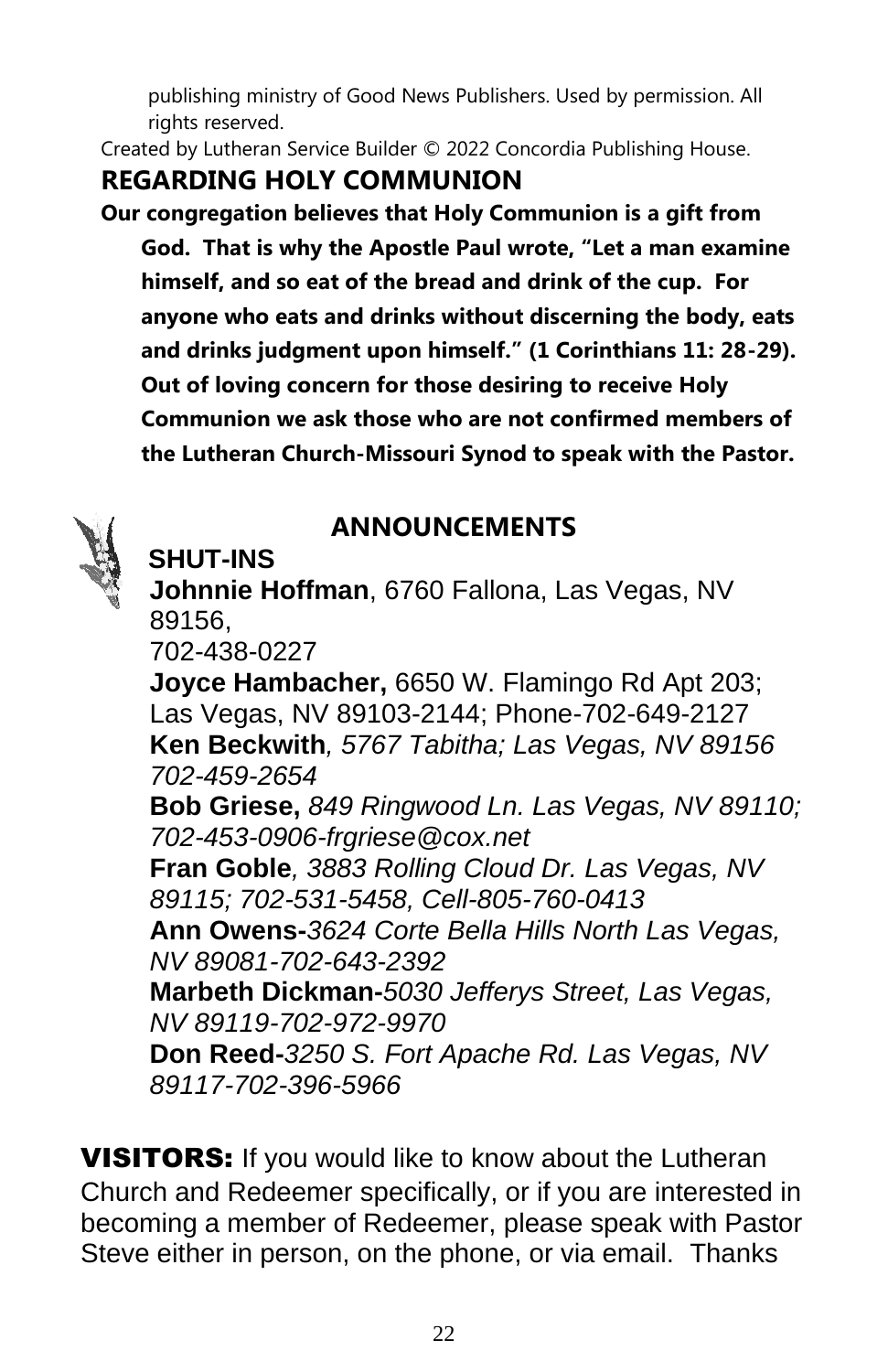**BIBLE STUDY:** will take place after each Sunday worship service in the Fellowship Hall located above the church. Coffee and water are provided. In this study we will be looking at what God's Word says about the end times culminating in our Lord's second coming. Please bring your Bibles for looking up specific passages.

CHOIR**:** Want to feel happier and healthier? Did you know that singing in a collective group, whether large or small, causes your body to release hormones called endorphins. Group singing stimulates the brain and through the release of "feel-good" endorphin hormones promotes positive feelings, reduces stress and can even change your perception of pain. May practices are currently scheduled for Mondays at 6:00pm, on May 16th and 23rd.

**SCHOOL GRADUATION-Thank you to all who made our** School's graduation possible. Big Thank-You's to Kim, our Director, Brenda, Staff and especially Ivan-who made graduation so special for our children and all who attended. A Big Thank You to all.

SUNDAY SCHOOL**:** Children are dismissed from church during the hymn just prior to Pastor's Sermon for Sunday School lessons with Linda Collier. All children ages 3 through 10 are welcome to attend.

**HANDBELLS:** Practice is currently scheduled for Sunday, May 22nd, following bible study. Watch for future announcements!

**VOTER'S MEETING-There will be a congregational voters** meeting on Sunday, June 5, 2022. We ask that everyone be in attendance so we can make informed decisions regarding Redeemer.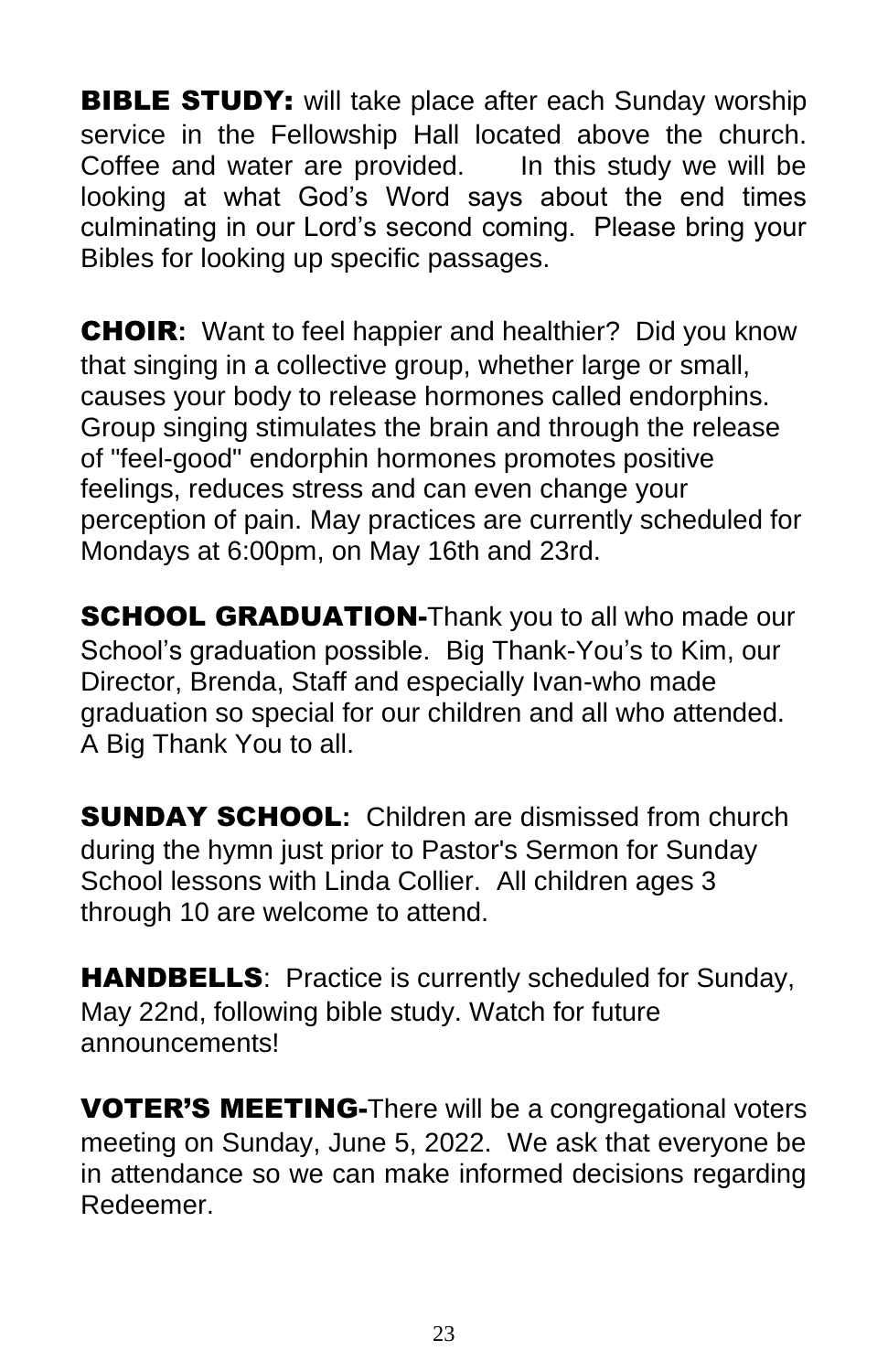### USHERS SCHEDULE

| <b>May 15</b> | Don & Norma Adams            |
|---------------|------------------------------|
| <b>May 22</b> | Carol Carnine & Donna Hansen |
| <b>May 28</b> | Mike Miller & Jane Brunker   |
| June 5        | Don & Norma Adams            |
| June 12       | Carol Carnine & Donna Hansen |
| June 19       | Mike Miller & Jane Brunker   |
| June 26       | Don & Norma Adams            |

**MISSION GIVING-** May's Mission Offering is for The Circuit Mission Society. April's Mission Offering was for Missionaries Shelee & David Warner and we raised \$331.00. Thank you for all the mission support you provide.

# **MELUTHERAN CHURCH EXTENSION FUND --**

Investments in LCEF serve a dual purpose: to earn a fair rate of return for investors and to provide low-cost loans and services to LCMS ministries, helping them to spread the Good News of Jesus Christ. For info visit [www.lcef.org,](http://www.lcef.org/) or call 1-800-843-5233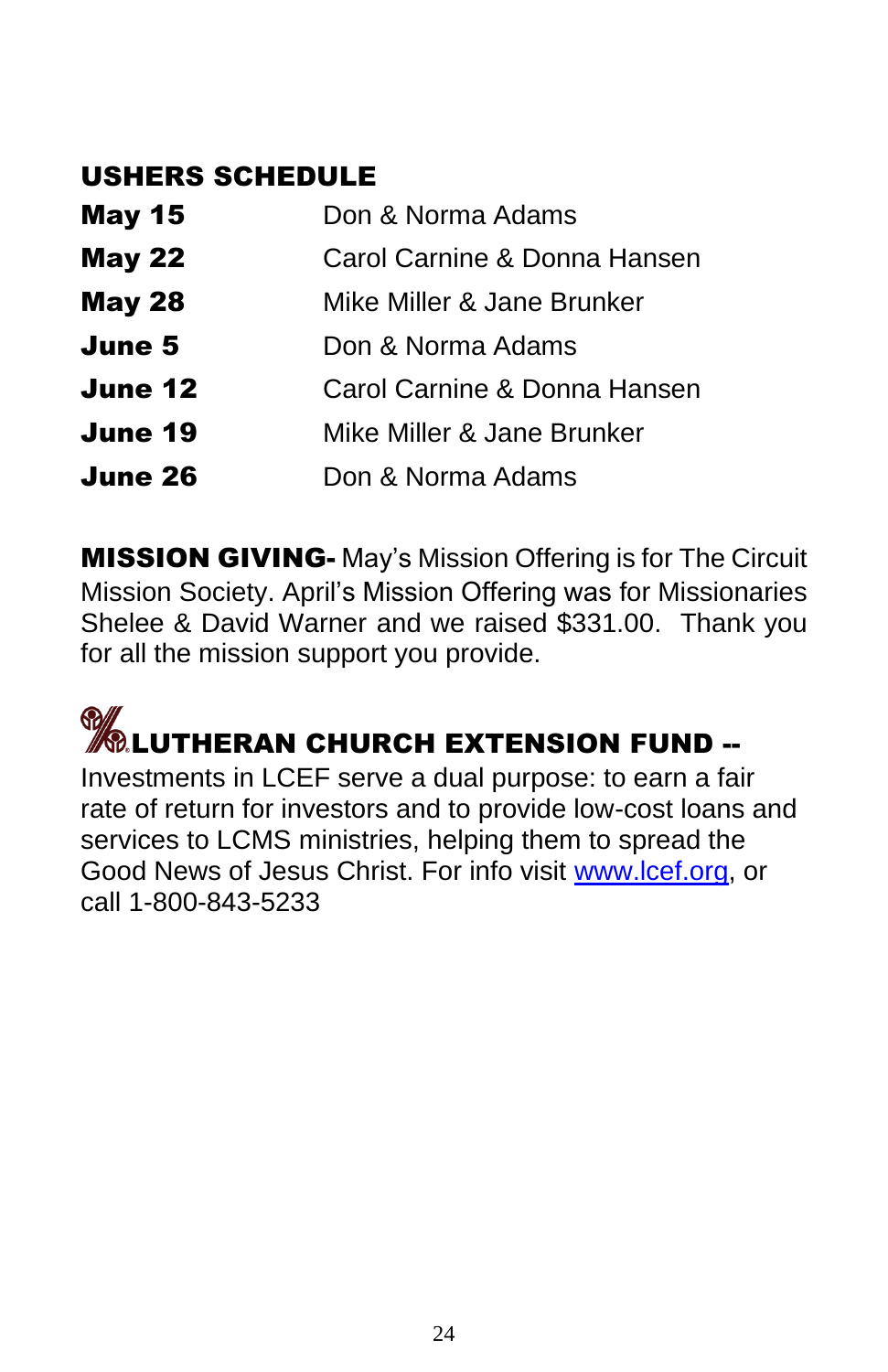**BOARD OF LAY MINISTRY.** If you have concerns or issues of any kind, please contact one of the listed Elder.

### BOARD OF LAY MINISTRY

| <b>Steve Richards</b> | 702-438-1099 |
|-----------------------|--------------|
| <b>Perry Ossian</b>   | 702-531-9383 |
| <b>Paul Guss</b>      | 702-437-2533 |
| <b>Pastor Cluver</b>  | 702-371-2167 |

### ATTENDANCE & OFFERING STATISTICS Worship May 8, 2022

48

### Average Year to Date 54

### **OFFERINGS**

| <b>Received - May 8, 2022</b>                | \$1,974.00   |
|----------------------------------------------|--------------|
| <b>May's Actual To Date</b>                  | \$5,150.00   |
| May's Goal                                   | \$11,133.30  |
| <b>Received 2022 to Date-</b>                | \$54,692.68  |
| <b>Annual Goal</b>                           | \$115,786.32 |
| <b>MISSIONS</b>                              |              |
| Received-April, 2022 (Missionaries) \$331.00 |              |
|                                              |              |